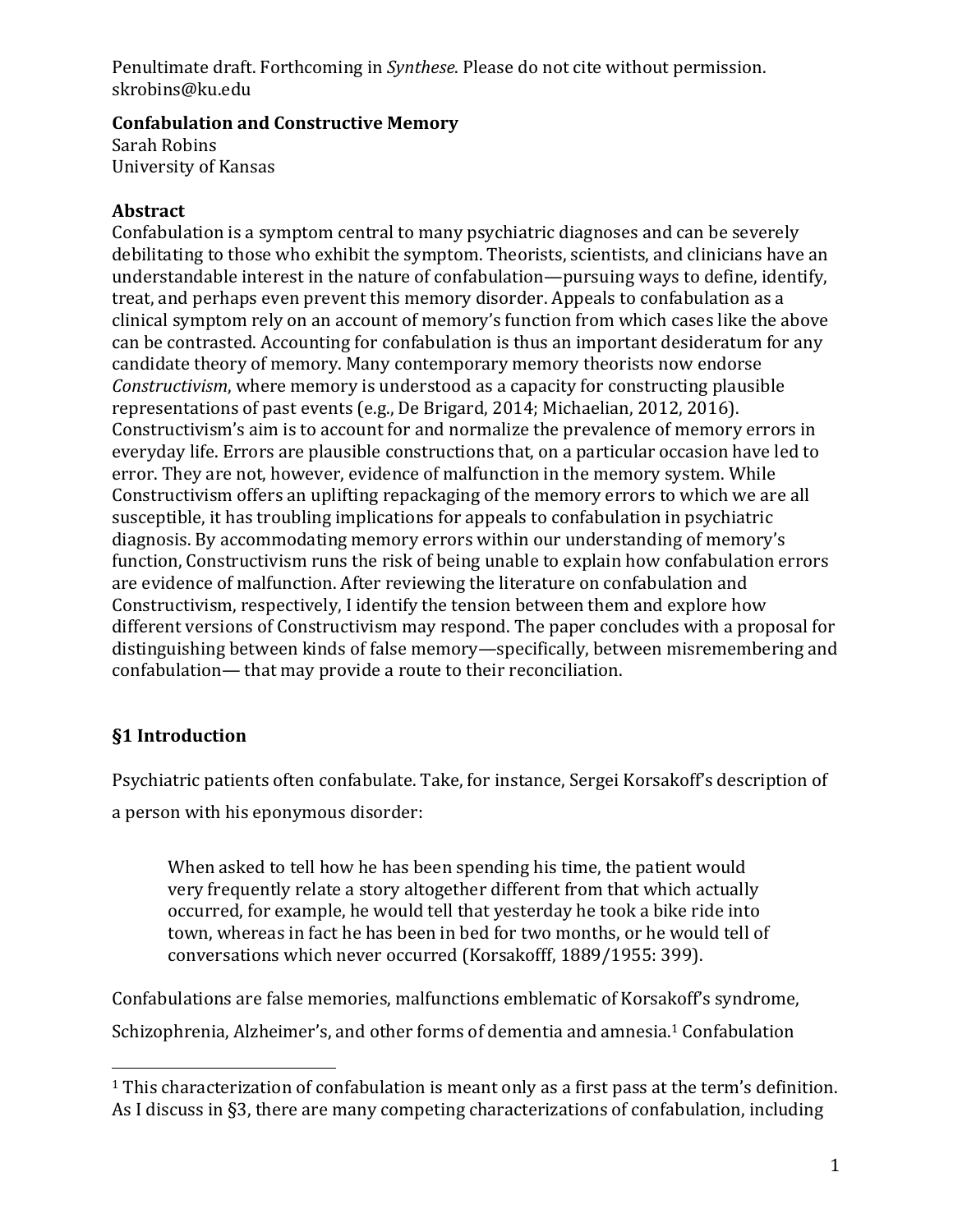plays a key role in psychiatric nosology—aiding in the classification of distinct mental disorders to classify distinct mental disorders—and can be severely debilitating to those who exhibit the symptom. Theorists, scientists, and clinicians have an understandable interest in the nature of confabulation, pursuing ways to define, identify, treat, and perhaps even prevent this memory disorder.

Appeals to confabulation as a clinical symptom rely on an account of memory's function from which cases like the above can be contrasted. Characterizing confabulation as a symptom, reflective of disruption in the mental lives of those who exhibit it, implies a distinction from what remembering looks like in standard cases. If cases of confabulation are those where the ability to remember has gone wrong, then there must be some way in which they differ from cases where the ability to remember has not. The ability to account for clinical confabulation is thus an important constraint on the descriptive adequacy of any candidate theory of memory.

Contemporary theorizing about memory is dominated by *Constructivism*, where memory is understood as a capacity for constructing plausible representations of past events (e.g., De Brigard, 2014; Michaelian, 2012, 2016). Versions of the view are driven by the desire to account for memory errors, with a focus is on normalizing their prevalence in everyday life. Characterizing remembering as constructive makes the general tendency toward false memory understandable. While Constructivism offers an uplifting repackaging of the everyday memory errors to which we are all susceptible, doing so makes it difficult to say how such everyday and understandable errors differ from the confabulation errors appealed to in clinical diagnosis. By accommodating memory errors within our understanding of memory's function, Constructivism runs the risk of being unable to explain how confabulation errors are evidence of malfunction. After reviewing the literature on confabulation and Constructivism, respectively, I identify the tension between them and how different versions of Constructivism may respond. The paper concludes with a proposal for distinguishing between kinds of false memory—specifically, between misremembering and confabulation— that may provide a route to their reconciliation.

<u> 1989 - Andrea San Andrea San Andrea San Andrea San Andrea San Andrea San Andrea San Andrea San Andrea San An</u>

some broader definitions that capture non-memorial delusions of perception, intention, and emotion as well.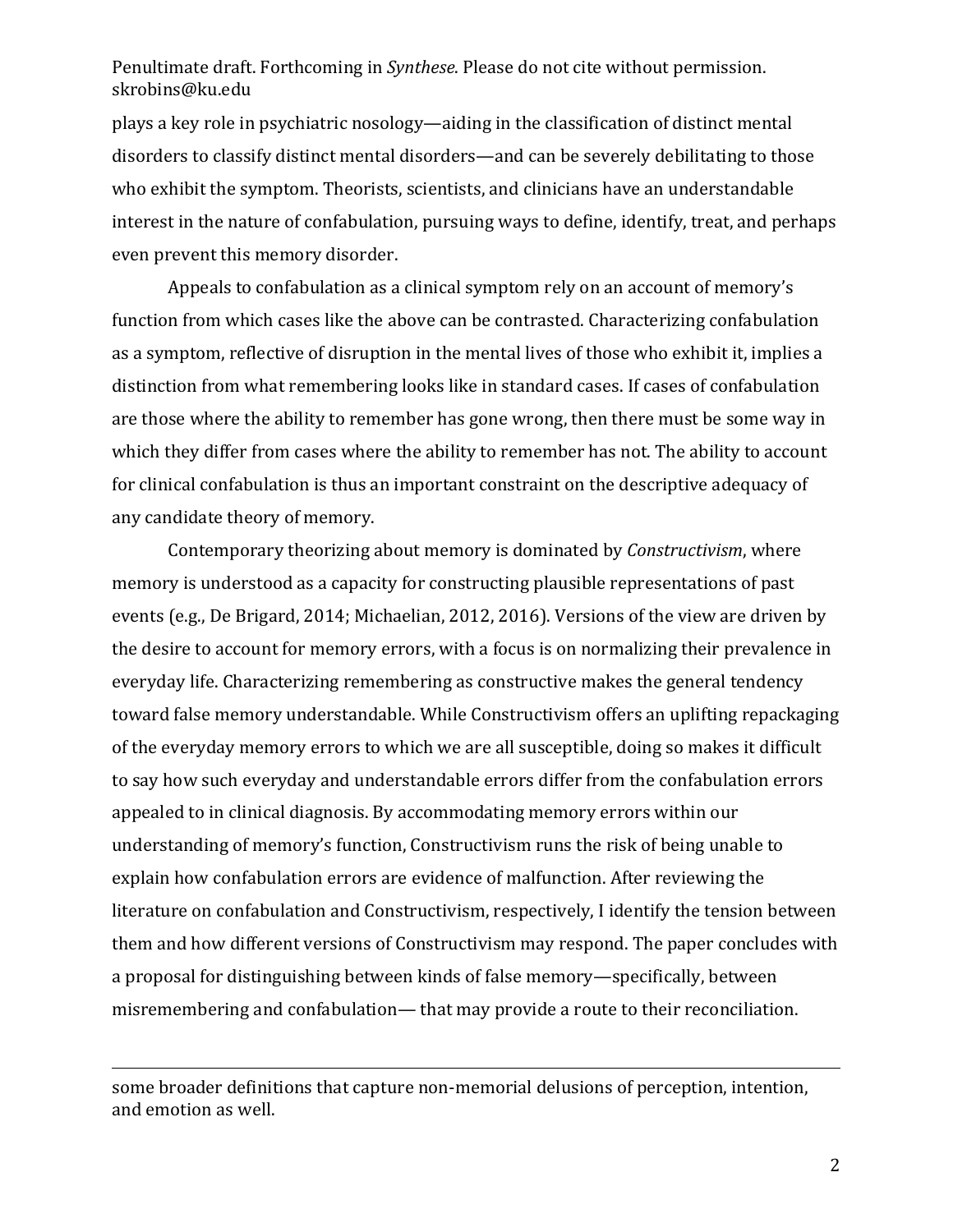# **§2 Confabulation as a Clinical Symptom**

Confabulation plays a central role in psychiatric theory and practice. In this section, I illustrate the importance of this symptom to psychiatric nosology, stressing along the way the debilitation that confabulations present to those who produce them.

Use of "confabulation" to describe symptomatic behavior of psychiatric patients began in the early 20<sup>th</sup> century.<sup>2</sup> These early reports were of patients suffering from a disorder that came to be known as Korsakoff's syndrome, a form of dementia produced by thiamine deficiency, often as the result of heavy alcohol consumption.<sup>3</sup> Amongst other symptoms—such as difficulty walking, irritability, and anxiety—patients with Korsakoff's are prone to false reports of their past experiences, for both recent and more distant events. Despite bearing little or no resemblance to their lived experience, these confabulations are characterized as "more or less coherent and internally consistent" (Talland, 1965: 49).

Patients with schizophrenia also produce confabulations. These false memories tend toward the incredible, as illustrated by Kraepelin (1919):

A patient reported that he had dug up an amputated human arm, but then was compelled by his neighbor with a revolver in front of him to eternal silence; nevertheless he gave information and an inquiry was really made. Another went into a brothel in order to convince himself whether cannibals lived there. People were aiming at his life, but he escaped, though later human flesh was put before him in a restaurant (p. 310).<sup>4</sup>

Most confabulators continue to repeat these reports, in some cases verbatim, over extended periods of time—for weeks, months, and even years. Some embellish these "memories," adding further details with each retelling, whereas other accounts winnow over time. Regardless, patients continue to believe in these experiences (McKenna, Lorente-Rovira, & Berrios, 2009). Since Kraepelin's demarcation of schizophrenia as a distinct psychiatric condition, our understanding of the nature of this disorder has changed 

<sup>&</sup>lt;sup>2</sup> Vernacular use of *confabulation* dates back further—see Berrios (1998).

<sup>&</sup>lt;sup>3</sup> Korsakoff himself described these as "pseudo-memories." Wernicke (1906) was the first to label them confabulations.

<sup>&</sup>lt;sup>4</sup> Kraepelin originally characterized these patients as suffering from a distinct disorder, *paraphrenia*, but are now considered a form of schizophrenia (Schnider, 2008).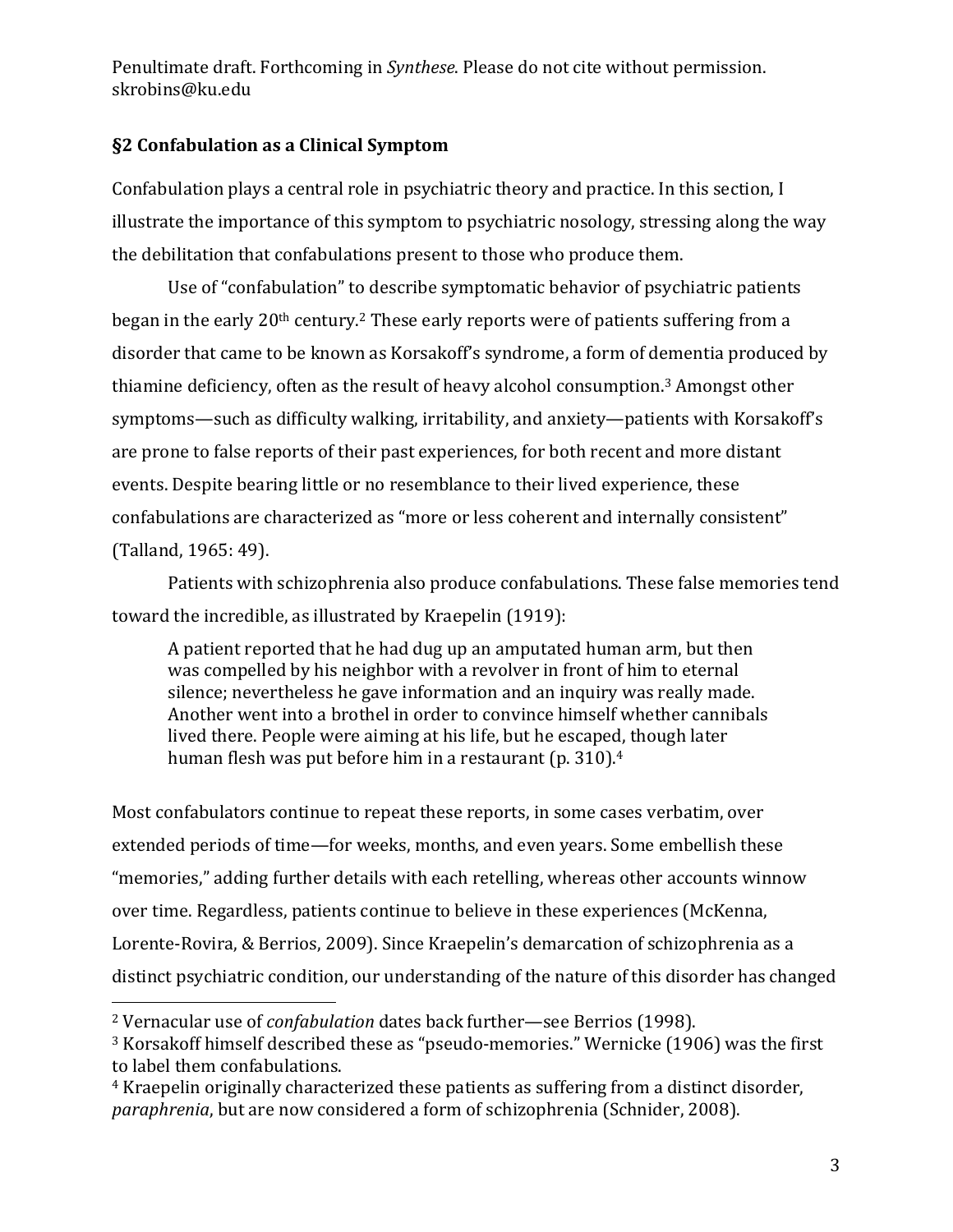and is, in fact, still in flux.<sup>5</sup> Nonetheless, theorists and clinicians continue to view confabulation as a central symptom, one that is possibly even pathognomonic (or, as philosophers might put it, necessary and sufficient for the presence the disorder, see Buchanan, 1991).

Not all clinical cases of confabulation involve false reports that are fantastical. Following an *aneurysm of the anterior communicating artery* (ACoA), many patients produce confabulations that are, in comparison to the above, mundane. Johnson and colleagues (1997), for example, describe a patient who claimed that his ACoA-producing injury occurred because he fell and hit his head while standing outside talking to a friend, when in actuality the rupture occurred indoors during a fight with his daughter (p. 192). Similarly, when asked what he had eaten for lunch, another ACoA patient replied, "a couple of sandwiches, potato chips, and an apple" (Demery, Hanlon, & Bauer, 2008: 296). The response was fitting, but incorrect.

Confabulation is also a common symptom of various forms of dementia, which are classified as *major neurocognitive disorders* in the most recent version of the *Diagnostic and Statistical Manual of Mental Disorders* (DSM–V). Patients with Alzheimer's Disease, the most common form of dementia, often produce confabulations that confuse the temporal order of events (Talberg & Almkvist, 2001). A host of other brain diseases and cognitive disturbances also lead to confabulation, including subarachnoid hemorrhage or encephalitis, Binswanger's encephalopathy, and amnesia resulting from other forms of traumatic brain injury (Dalla Barba, 1993).

Across disorders, these confabulations share many features. First, patients offer them as genuine memory reports, without intent to deceive.<sup>6</sup> Moscovitch (1989) describes confabulation as a form of "honest lying." Second, not all patients produce confabulations and even those who do will not produce them in all situations. Korsakoff's patients, for

 $5$  Many now believe that schizophrenia lumps together several genetically distinct disorders (see Arnedo et al., 2014).

 $6$  It is, of course, possible that patients intend some form of deception—to convince the clinician of their improvement, or to conceal the depths of their illness (see Coltheart  $&$ Turner (2009) for a discussion of this issue). I do not mean to discount this possibility, only to emphasize what is readily apparent in most cases (i.e., that most patients believe that these reports are experiences from their own past).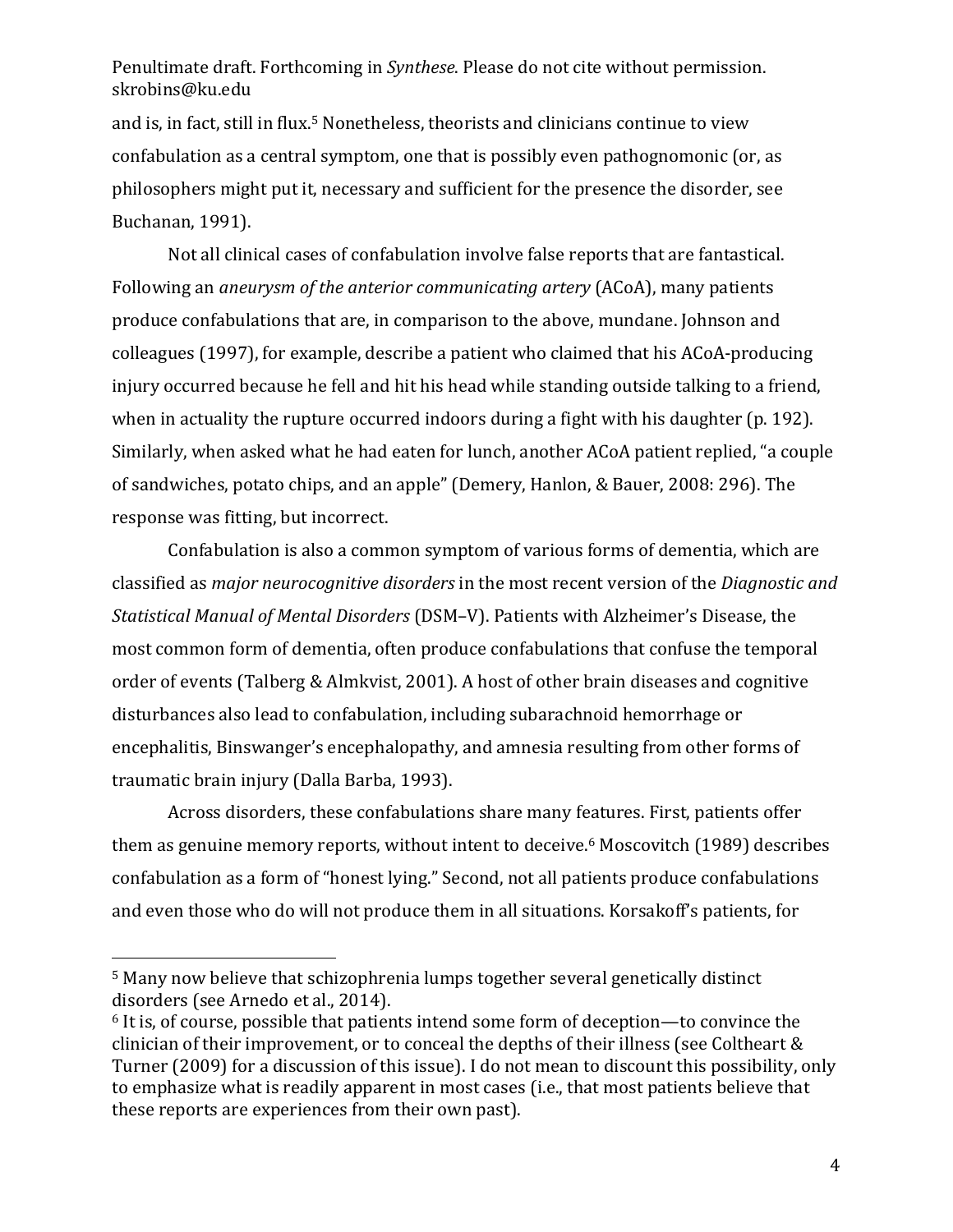example, will often freely admit to not knowing answers to other, impersonal questions (Schnider, 2008). Confabulation also cannot be characterized as an automatic response to a memory deficit. For many of these disorders, it is a common, but not universal symptom. And, importantly, there are other disorders that involve memory loss but not confabulation—for instance, dissociative fugue states (DSM-V, 300.13, F44. 1).

One of confabulation's most startling features is its perseverance. Some patients persist in their confabulations, often even in the face of interrogation or evidence to the contrary.<sup>7</sup> To illustrate the depths of this commitment, it is worth quoting some physicianpatient interactions directly. Here, for instance, is DeLuca's (2001) report of a conversation with an ACoA patient:

*Doctor*: You indicated last night you were working on a number of projects at home...what would you say if I told you you were actually in the hospital last night *Patient*: I'd be surprised, because my experience, what I learn from my eyes and ears tells me differently...I'd want some evidence. I'd want some indication that you knew about my private world before I gave any cognizance. *Doctor:* Would you believe me? *Patient*: Not out of the blue, especially since we haven't met [an illustration of the patient's amnesial. *Doctor*: What if your wife was here and she agreed with me, what would you think at that point? Patient: I'd continue to resist but it would become more difficult.

Moscovitch offers an even more striking case, featuring a patient with dementia resulting from damage to the frontal cortex:

*Psychologist:* How long have you been married? **Patient:** About 4 months

…

 

*Psychologist:* How many children do you have? Patient: Four. [Laughs.] Not bad for four months.

… *Psychologist*: How old are your children?

 $7$  For this reason, Langdon and Turner (2010) recommend a distinction between the initial adoption of confabulated content and the maintenance of belief in this confabulated content over time. Coltheart, Menzies, & Sutton (2010) argue that confabulations need not be considered delusional until the latter justificatory confabulations are produced. The cases quoted in the text exemplify such persistent confabulations.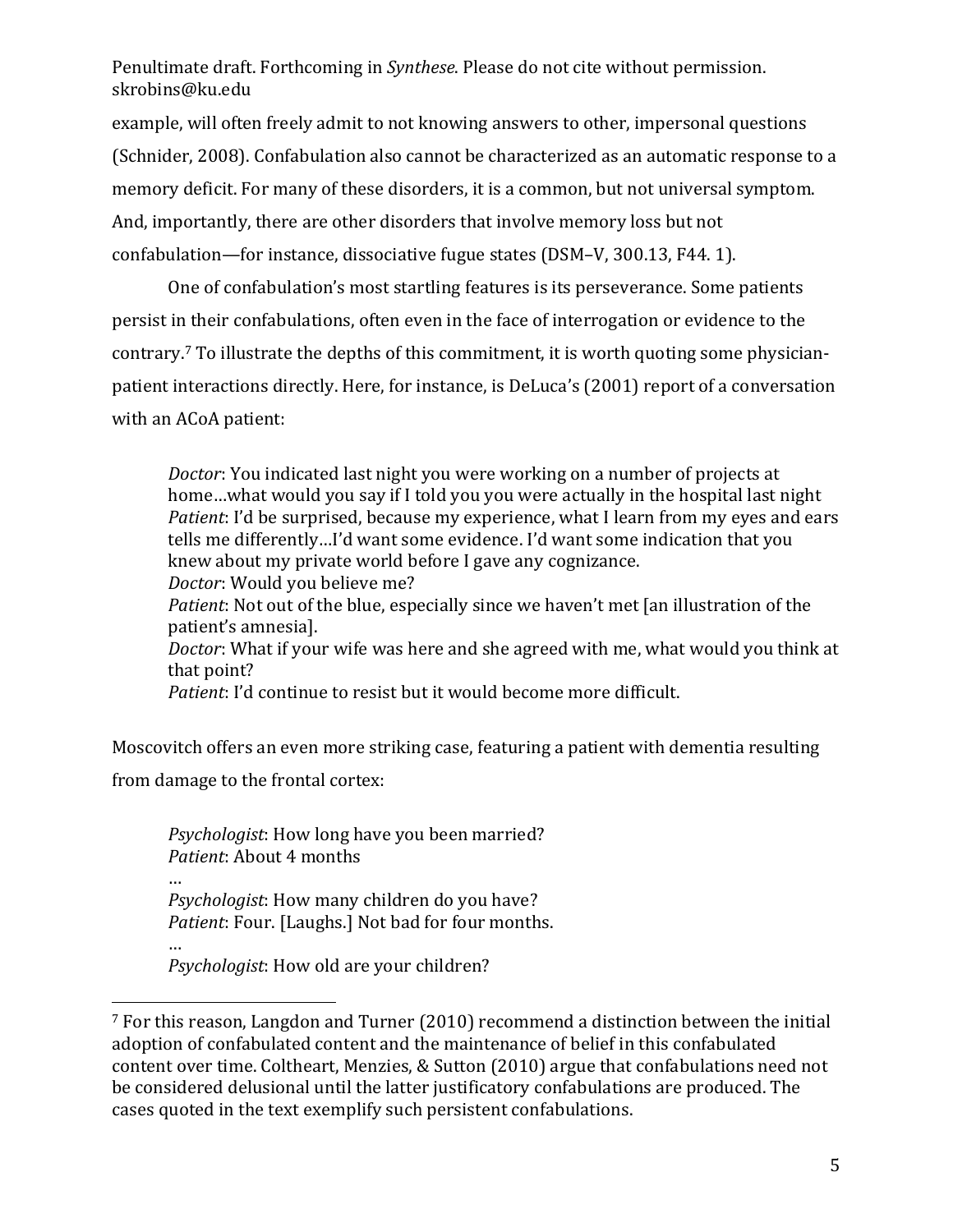*Patient*: The eldest is 32; his name is Bob. And the voungest is 22. His name is Joe. *Psychologist:* How did you get these children in four months? Patient: They're adopted.

… *Psychologist:* Immediately after you got married you adopted these four older children? *Patient*: Before we were married we adopted one of them, two of them. The eldest girl Brenda and Bob, and Joe and Dina since we were married. *Psychologist:* Does it all sound a little strange to you, what you are saying? *Patient*: I think it is a little strange. *Psychologist*: I think when I looked at your record it said you've been married for over 30 years. Does that sound more reasonable to you if I told you that? *Patient*: No. *Psychologist*: Do you really believe that you have been married for 4 months?

**Patient:** Yes.

(1989: 135–136). 

The aim of this section has been to demonstrate the nature of confabulation, as it is displayed across persons with a range of psychiatric diagnoses. Given confabulation's puzzling features, it is not surprising that this symptom has captured the interest of psychiatric clinicians and theorists. Confabulations are wide-ranging—these false reports span the recent and distant past, describing alleged events that stretch from the everyday to the incredible. Across variations in content, these confabulations share many core features: they are offered in earnest, generated without prompting or encouragement, and maintained in light of contravening evidence.

#### **§3 Defining Confabulation**

Exploring the connection between confabulation and theories of memory may seem premature. There is at present no agreed upon definition of confabulation. Shouldn't reconciliation be postponed until the phenomenon is better understood? In what follows, I argue that this concern can be set aside. All proposed definitions of confabulation include false memories and characterize confabulations as malfunctions. Regardless of which definition wins the day, the cases described in  $\S$ 2 will fall within its extension.

Proposed definitions of confabulation differ not only in content, but in scope. Some focus on cases like those illustrated above, using three features to characterize this symptom: confabulations are 1) false 2) memory 3) reports. Berrios (1998), for example,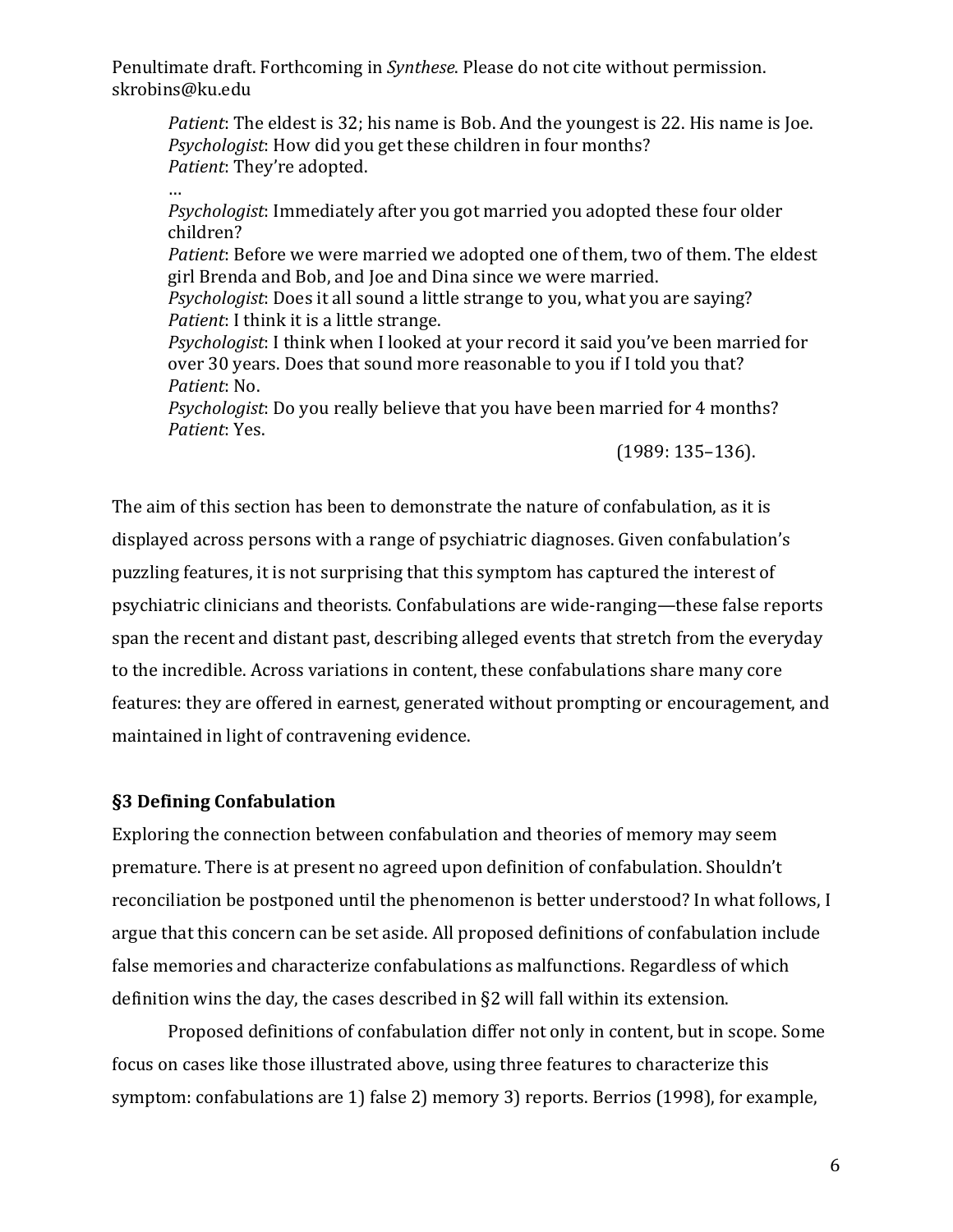defines confabulation as "inaccurate or false narratives...issued by subjects intent on 'covering up' for a putative memory deficit" (p. 225). Such definitions are often labeled as *narrow* because they focus on memory exclusively (Bortolotti & Cox, 2009). Amongst narrow definitions, a further distinction can be made between those that restrict confabulations to pathological distortions that occur in clinical contexts (e.g., Fotopoulou et al., 2008) and those that count all false memory reports, even in non-clinical cases, as confabulations. The latter is most associated with the work of Elizabeth Loftus. Loftus and colleagues have shown that fabricated reports of past experiences can arise in the absence of any psychiatric disorder. Specifically, they have shown that, in response to mildly suggestive questioning, normal adult participants can be led to create rich, elaborate "memories" for events that never occurred, such as being lost in a shopping mall as a child or spilling punch at a wedding (e.g., Loftus & Pickrell, 1995). Such errors are often described as "a kind of confabulation in non-clinical subjects" (French, Garry, & Loftus, 2009).

Others reject the narrow definition of confabulation and propose instead expansion, in recognition of the similarity between confabulation and delusional states. Patients with anosognosia—a lack of awareness of their illness—are often described as confabulating. Anton's Syndrome patients suffer from cortical blindness, but retain the belief that they can see and so will often explain away behavioral missteps that result from their lack of vision as the result of poor lighting or some other environmental feature (Swartz & Brust, 1984). Similarly, many patients experience paralysis following a stroke, but are unaware of the paralysis and will confabulate reasons for their lack of movement. As Ramachandran (1996) describes, one patient claimed: "these medical students have been probing me all day and I'm sick of it. I don't want to use my left arm" (p. 125). Other theorists consider delusional beliefs to be a non-memorial form of confabulation (Coltheart & Turner, 2009), as when patients with Capgras delusion claim that a close loved one has been replaced with an imposter (Ellis et al., 1994) or patients with asomatognosia claim that their paralyzed limbs belong to someone else (Feinberg et al., 2010). And still others press the term into even broader service, describing the post hoc rationalizations offered to explain decisionmaking (Nisbett & Wilson, 1977) and moral judgment (Haidt, 2001) as confabulatory.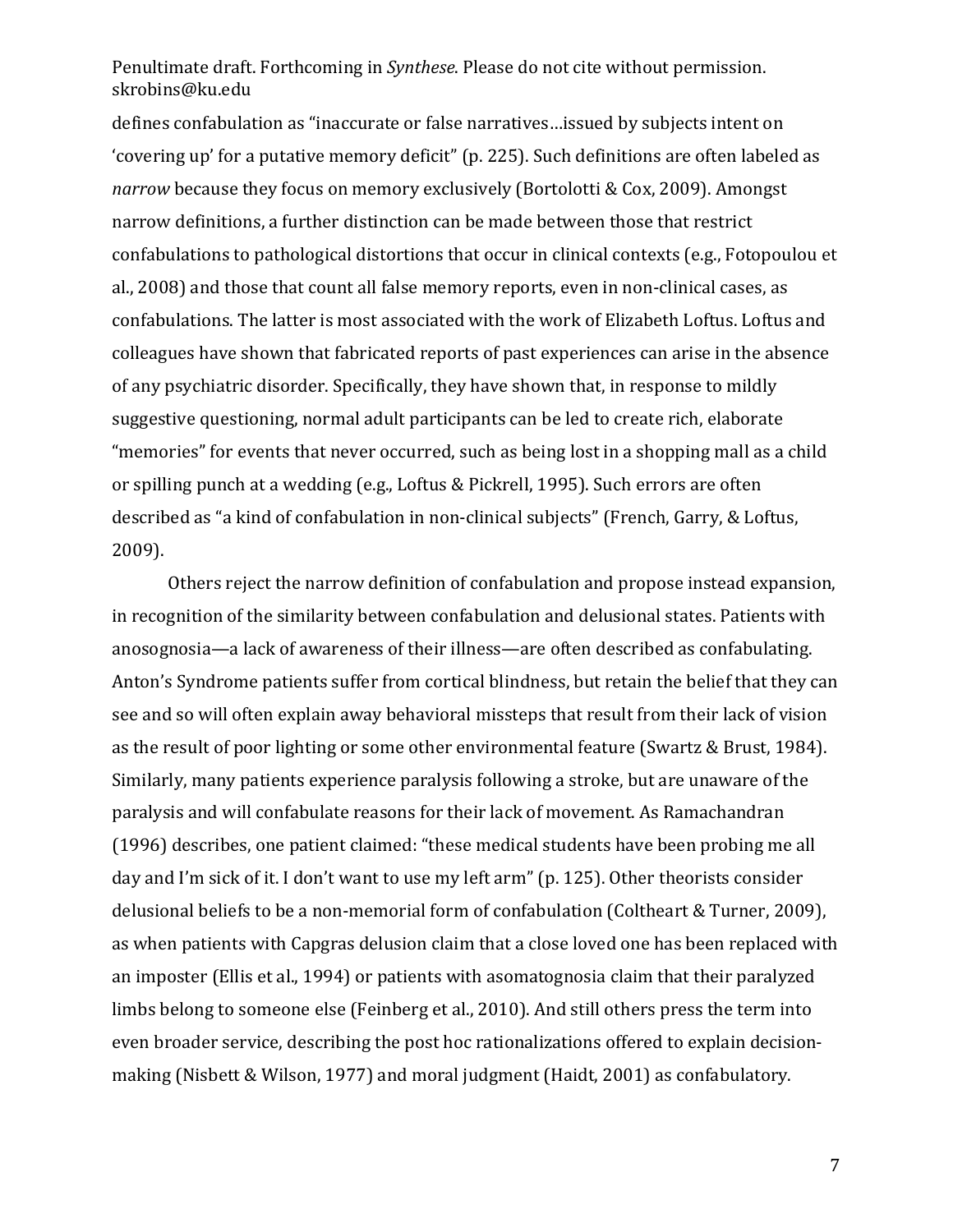In an effort to reflect its expanded use, many now favor a wide, *epistemic* approach to defining "confabulation," aiming to capture the shared features of ill-grounded beliefs that result from memory, perception, intention, emotion, and the like. Hirstein's (2005) offers the most extensive philosophical account:

Jan confabulates that p if and only if

 

 $(1)$  Jan claims that p.  $(2)$  Jan believes that p.  $(3)$  Jan's thought that  $p$  is ill-grounded. (4) Ian does not know that her thought is ill-grounded. (5) Jan should know that her thought is ill-grounded. (6) Ian is confident that p.  $(2005:187).8$ 

The hunt for a definition of confabulation is intriguing, raising as it does questions about the nature of rationality, self-knowledge, and other treasured philosophical concepts. These ongoing debates need not be viewed as reason to delay exploration of the interface between confabulation and theories of memory, however. Regardless of whether one's favored definition is narrow or wide, false memory reports will be included. Terminological disputes are waged at the periphery; cases illustrated in  $\S2$  are central and so covered by definitions both narrow and wide. To my knowledge, no candidate definition has proposed their exclusion. There may be debates as to whether to include delusions *in addition to* false memories, but not debates over the inclusion of false memories.

The boundary between clinical and non-clinical cases of confabulation is also unimportant for my purposes here. All proposed definitions share a common, evaluative claim: confabulation is a malfunction. It is an error, disorder, or disruption—the result of an agent, cognitive system, or neurological mechanism performing other than it should. This is illustrated in condition  $(5)$  of Hirstein's  $(2005)$  analysis, quoted above, where the agent is held accountable for lacking knowledge of her thought's poor grounding. In a later defense of his view, Hirstein makes the point even more forcefully:

<sup>&</sup>lt;sup>8</sup> Hirstein's account does not lack for critics. Bortolotti and Cox (2009) challenge Hirstein for his failure to acknowledge that confabulation can confer some benefits upon the confabulator expressing them. Bortolotti continues, however, to view confabulations as malfunctions, arguing elsewhere that any account of them must be capable of distinguishing between pathological and non-pathological cases (see Bortolotti, 2011).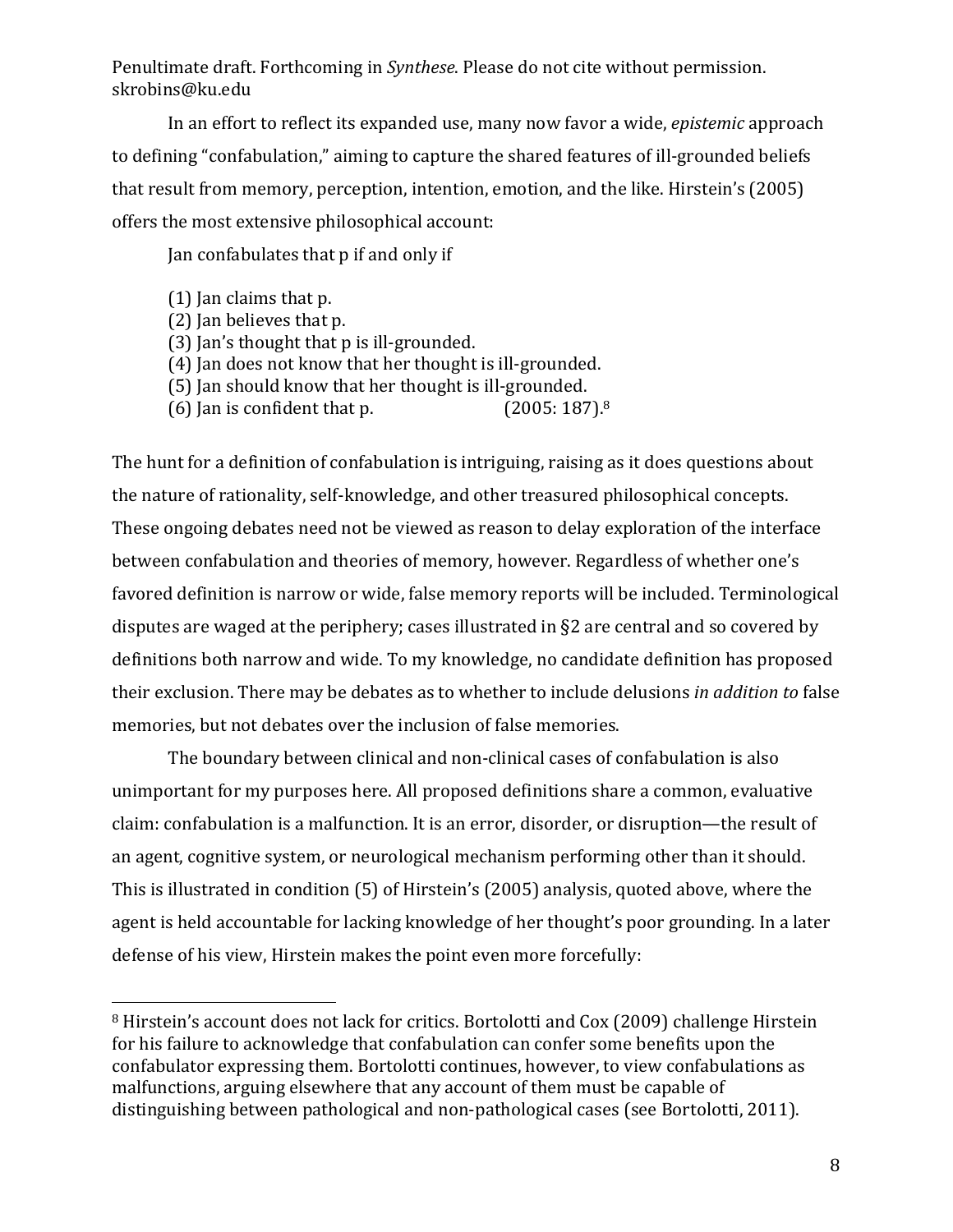If the confabulator's brain were functioning properly, she would know that the claim is ill-grounded and not make it  $(2009: 652)$ .

The portrayal of confabulation as a malfunction can also be seen in accounts of confabulation pitched at a lower level. Coltheart and colleagues, for example, prefer a neurocognitive account, characterizing confabulation and other delusions at the level of brain mechanisms and cognitive systems. Specifically, they endorse a 2-factor model of confabulation: first, the mechanism for retrieving information breaks down; second, the process for evaluating possible contents is impaired (Coltheart, Langdon, & McKay, 2011). Even though these accounts differ in their preferred level of explanation, they share commitment to the idea that confabulation is best illustrated in contrast to an account of the mechanism's normal functioning.

The insistence on characterizing confabulation as malfunction reflects the severity of the disruption that confabulations cause in the lives of those who exhibit this symptom. We owe it to those who struggle with these conditions to continue the pursuit of ways to identify, treat, and prevent confabulation and the disorders from which it arises. Doing so requires, first, an account of how memory functions under normal conditions. A sense of how the system should work can then guide our understanding of its failure, limitation, or malfunction in cases of psychiatric disorder. Accounting for confabulation is thus an important constraint on any candidate theory of memory, one that should receive attention in current debates over whether and how to rethink the nature of memory. With this understanding of confabulation and its significance now to hand, I turn to Memory Constructivism. 

#### **§4 Memory Constructivism**

Views about the nature of memory and ideas about which kinds memory errors are possible are deeply interconnected. Traditionally, memory has been characterized as a preservative capacity, which has in turn directed attention toward errors of *omission* rather than errors of *commission*—that is, toward forgetting rather than false memory. In contemporary theorizing about memory, however, the influence runs in the opposite direction. Accumulating evidence that false memories are commonplace in everyday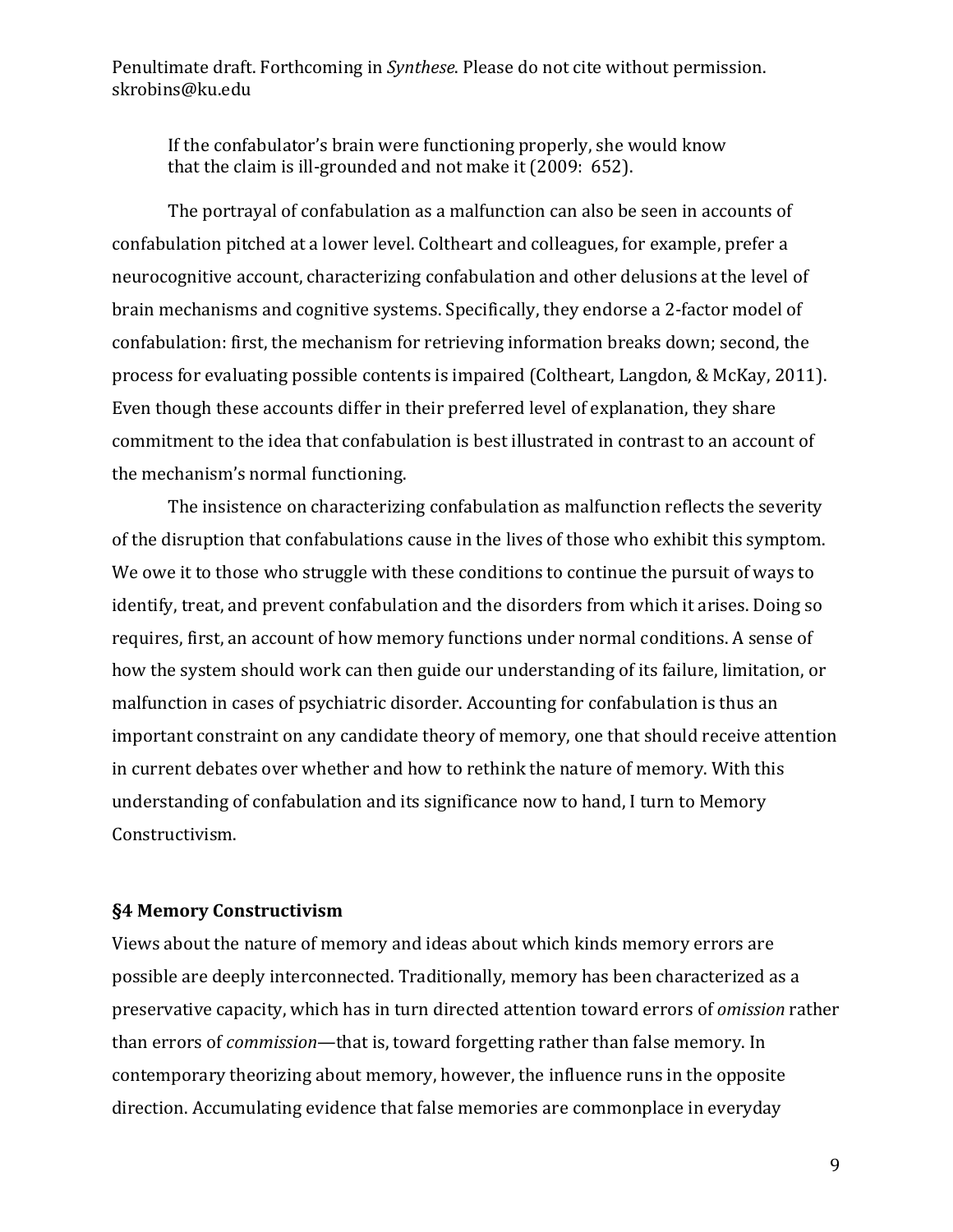remembering has led many to urge a rethinking the nature and function of memory. I label the views that result from this rethinking *Constructivist* (e.g., De Brigard, 2014; Michaelian, 2012, 2016). Constructivists argue that memory is a capacity for building (i.e., constructing) representations of past events from a generalized network of information. Precisely which features of this general characterization are emphasized, and how, differs across the view's proponents.<sup>9</sup> In this section, I first review the problems Constructivists see with traditional, preservative accounts of memory and then outline the evidence that motivates Constructivism and its refashioned approach to memory and memory errors.

Constructivists identify two problems with the traditional, preservative focus on forgetting errors. First, traditional accounts portray forgetting negatively; forgetting errors are seen as instances of cognitive vice. Failing to retain information is in conflict with memory's aim at preservation. As Constructivists like Michaelian (2011) have noted, this is at best an oversimplification. Forgetting is often a productive way of streamlining memory's contents, making the most critical information available more efficiently and effectively. Constructivists' second concern is with neglect of false memories. Memory science has shown, repeatedly, that errors of commission are common. Representations produced in remembering often contain information from many sources, even if they feel to the rememberer as if they depict a particular past event (Brainerd & Reyna, 2005). False memories are readily observed in both laboratory and naturalistic settings. Loftus' misinformation paradigm is one of the prominent experimental techniques for eliciting false memories. In this paradigm, participants witness an event and are then quizzed on its details. Use of this paradigm shows that—despite participants' confidence in their memories—their reports contain many errors. After viewing a video of a car accident, for example, a quarter of participants "remembered" the roadway scene as involving a stop sign rather than a yield sign (Loftus, Miller, & Burns, 1978). When the prompt involved misleading information, false reports increased—to 60%. In such cases, the substitutions are relatively minor. But in others they errors are more substantial; participants have been shown to misidentify central actors and confuse the order of critical details, even when asked within minutes of their witnessing the event (e.g., Christianson & Loftus, 1987).

 $9$  For a discussion of the differences between accounts of philosophical Constructivism, see Robins (2016).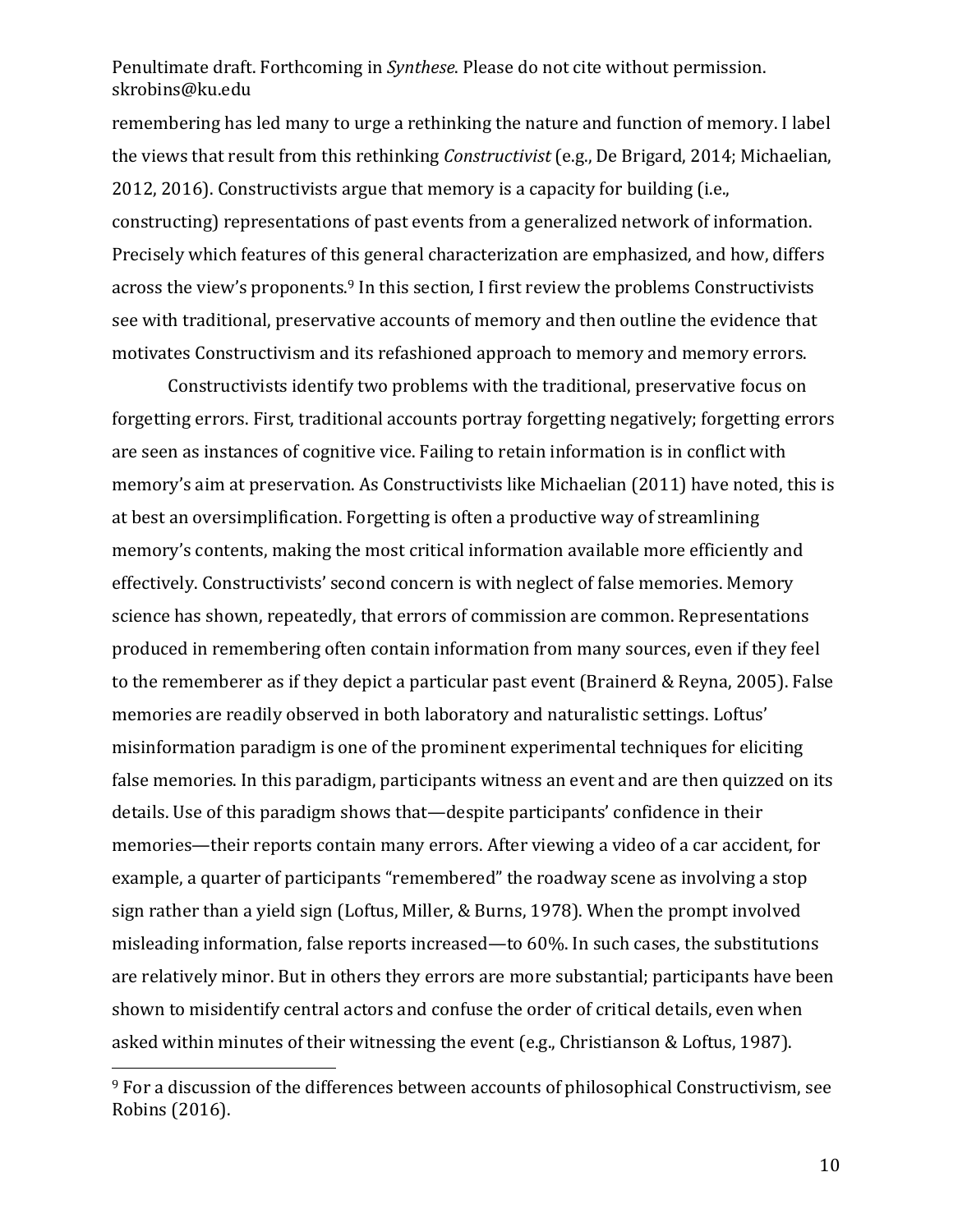The effects of misinformation are also evident in people's memories of their own experiences, even those thought to be significant and indelible. Studies of these "flashbulb" memories" reveal that the details presented in these recollections change over time. For example, a person might initially report having heard of the event while at work, only later to recall first seeing the event reported on television.<sup>10</sup> People are often confident in their reports of details that were not part of their previous experience, and in some cases retain this confidence in light of evidence that tells against the accuracy of their retelling (Paradis, Solomon, Florer, & Thompson, 2004).

Constructivists argue that the accumulation of such errors presents a serious challenge to the traditional view of memory, placing pressure on its preservative portrayal. It is strange to characterize memory as a capacity designed for preservation if it rarely manages to keep memories of past events intact. As De Brigard explains, "saying that false and distorted memories are a failure of memory may force us to accept that we have a memory system that regularly and systematically malfunctions" (2014: 159). A better option, the Constructivist claims, is to think that we have misunderstood memory's function. If we instead view memory errors as the primary explanandum—asking what purpose these false and distorted representations of the past might serve—then what emerges is an altogether different account.

So what is this alternative account of memory's function? The characterization is usually contrastive, selecting a feature of the traditional preservationist picture against which the Constructivist alternative can be understood. The general Constructivist approach is to situate remembering within a broader cognitive system, as one use of an episodic (i.e. self-directed) capacity amongst many. Below I discuss the two most prominent versions: De Brigard's (2014) *Episodic Hypothetical Thinking* account, and Michaelian's (2012; 2016) Simulation Theory.

De Brigard (2014) advocates for a change in the goal of memory processing, to *plausibility* rather than *accuracy*. This change in function fits memory's place in a larger cognitive system devoted to episodic hypothetical thinking—a system for "self-referential

 $10$  Even Presidents are not immune to such errors (Greenberg, 2004).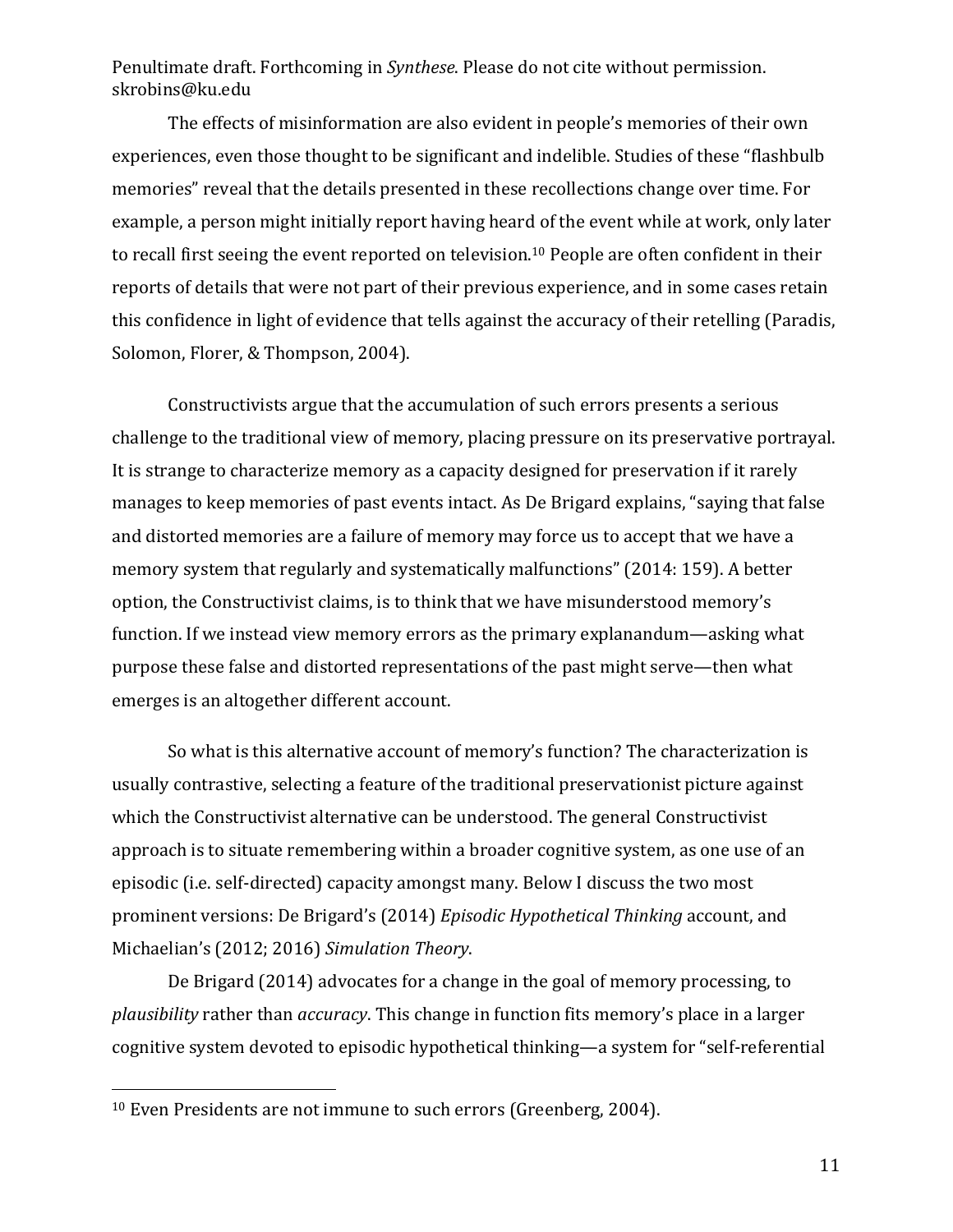mental simulations about what happened, may happen, and could have happened to one self"  $(2014: 174-175)$ . He argues that the memory system is best viewed as producing optimal reconstructions of what was likely to have occurred during a past event, rather than faithful reproductions of what actually happened during a past event.

Characterizing remembering in this way helps to make memory errors understandable. First, forgetting becomes an important part of effective remembering. It is by forgetting that the system develops the expertise required to produce optimal reconstructions. Second, false memories are an expected outcome of this constructive process. Information is stored in ways that highlight similarities across events; construction privileges patterns and themes. This is done in service to one's anticipated uses of memory—information encountered frequently is likely to be of continued relevance and rarely does such re-use require elaborate detail. And so remembering will tend to be successful when one is trying to recall information that frequently recurs. Similarly, false memories will occur when one is trying to recall less frequent events or details. The system will tend to replace these details with others that are more common or likely, as when Loftus' participants swapped the less expected yield sign for the more common stop sign.<sup>11</sup> This is, of course, an error, but an understandable one. It is not a deep mistake, indicative of problems with the remembering process. Instead, it is the outcome of a generally effective process in less than optimal circumstances. Remembering was unsuccessful not because something within the system went wrong, but because the information requested was not what the system was designed to favor. Despite being an error, it reflects the system working well. Much as visual illusions offer a window into the underlying structures that support the act of seeing, so too memory errors serve as mnemonic illusions, revealing the underlying, constructive nature of remembering (Roediger, 1996). De Brigard characterizes his revised view of memory's function in this way:

Most of the time what you recall accurately depicts the witnessed event. Sometimes it does not. In both cases, however, the system is doing what it is supposed to do  $(2014:172)$ .

 $11$  See De Brigard for a more detailed Constructivist explanation of Loftus' misinformation effect (2014: 172). For a critique of De Brigard's frequentist interpretation of memory errors, see Robins (2016).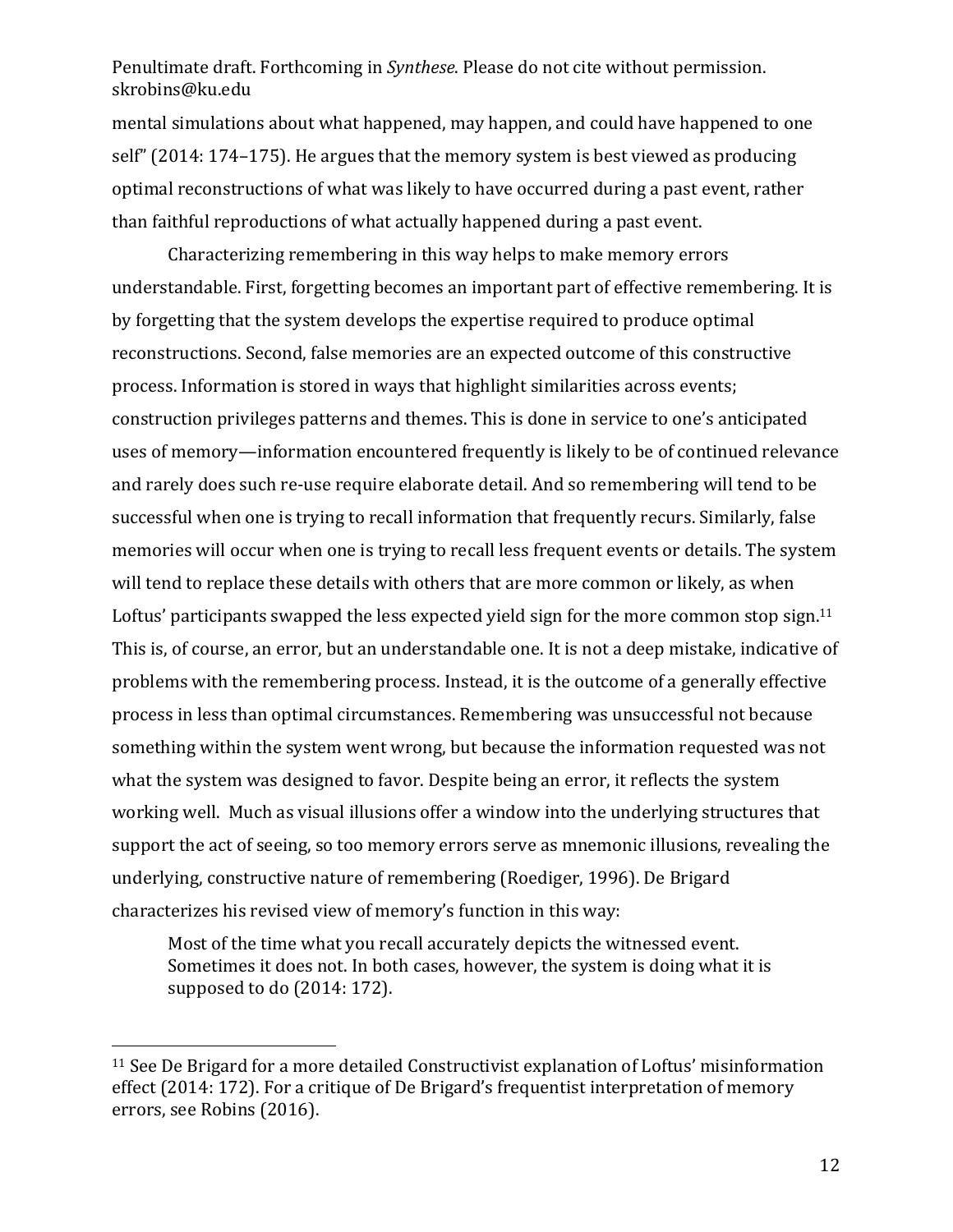Michaelian's (2012; 2016) *Simulation Theory* presents a similar but distinct version of Constructivism. There are two key differences between De Brigard and Michaelian's versions of Constructivism. First, they offer distinct portrayals of the constructive process. Michaelian characterizes the broader cognitive system as one dedicated to producing episodic imagination—i.e., the simulation of possible episodes. The only difference between remembering and other forms of episodic imagination is the aim of the simulation process. In remembering, the aim is to produce an episode from the rememberer's past (2016: 105). Second, they differ over whether the constructive system is characterized as aiming at and maintaining accuracy in its constructions. While De Brigard says no, Michaelian says yes. These episodic simulations, whether intended for imagining a possible future or remembering the personal past, will function at their best when the cognitive system is streamlined. And so, Michaelian's view helps to make sense of why forgetting occurs and why it may be best construed as an epistemic virtue:

Given limited computational resources, forgetting is necessary to enable the system to achieve the balance of reliability, power, and speed appropriate for it given its function; given the necessity of sensitivity to interests for virtue, virtuous memory involves preferentially forgetting uninteresting records (Michaelian, 2011: 423).

The Simulation Theory also makes sense of why memory errors occur. Michaelian argues that most of the additional content utilized in the construction of episodic remembering serves as information rather than *mis*information. Nonetheless, a system that aims at simulating episodes from one's personal past may occasional fail to do so; incorporating misinformation into one's simulation can lead to error.

### **§5** The Tension between Confabulation and Constructivism

Constructivists propose a change to the traditional view of memory. The shift is in many respects welcome, as it helps to make sense of otherwise troubling evidence of widespread memory errors in everyday life. But this change creates problems for our understanding of other psychological phenomena that relied on or presupposed the traditional account of memory. In this section, I explore the tension between the characterization of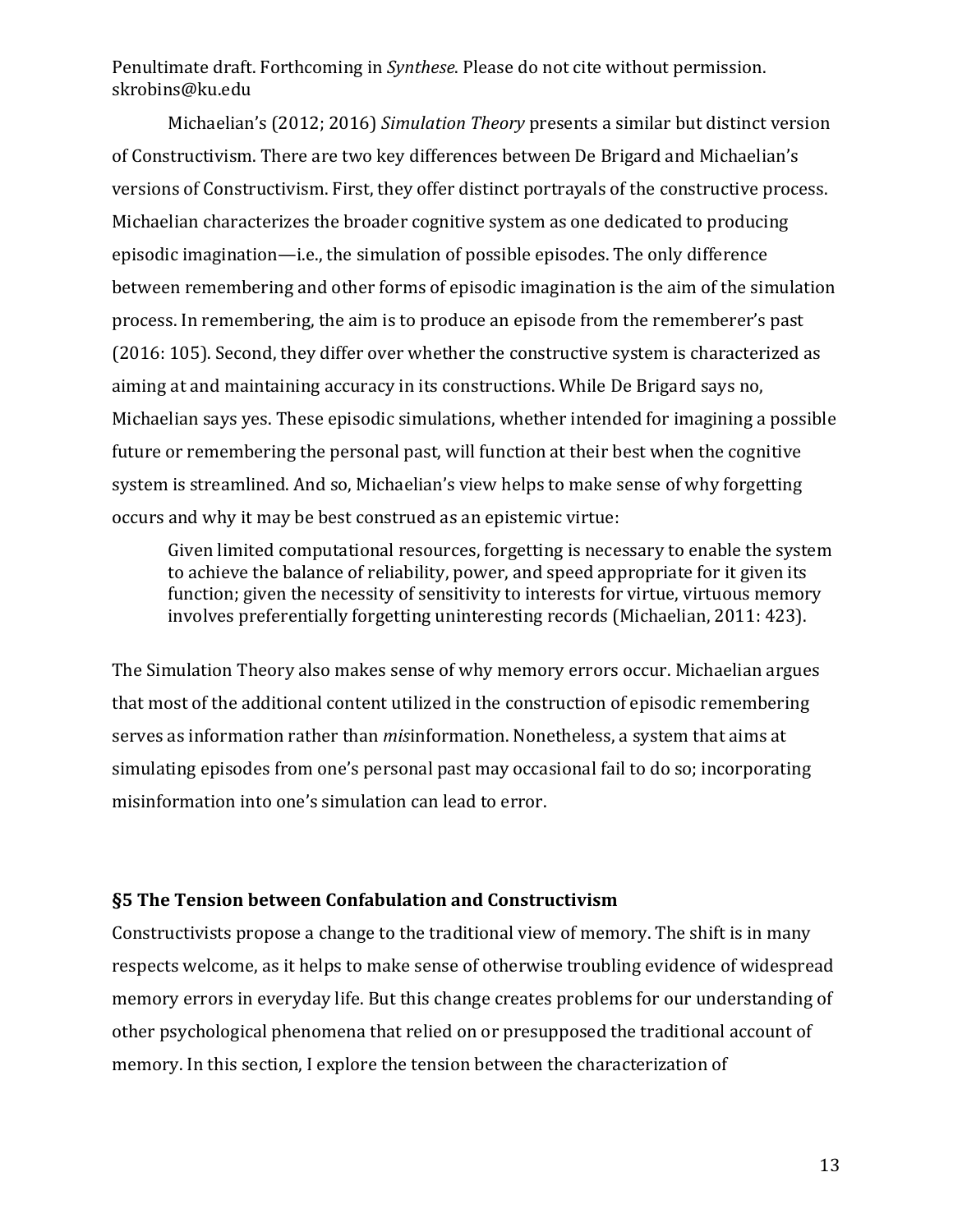confabulation as a clinical symptom and the approach to memory errors favored by Constructivists. 

For Constructivists, the primary aim is the normalization of everyday memory errors, including forgetting and most especially false memory. Despite differences in *how* the constructive process is understood, there is general agreement that this process is at work in cases of successful and unsuccessful remembering alike. The goal of Constructivism is to explain how memory errors can be compatible with our understanding of memory's function. The tension comes when we consider the place of clinical confabulations in this project. Are they evidence of memory's function or malfunction? Viewed from the perspective of psychiatric theory and practice—with an eye toward the disruptive role of confabulations for those receiving diagnosis—false memories are malfunctions. But viewed from the perspective of theorizing about memory, memory errors like confabulations are a sign of standard, or perhaps even well functioning memory. Constructivists have altered our conception of memory's function, removing along with it the account of memory against which clinical confabulations could be contrasted and understood. In the attempt to make sense of certain memory errors, Constructivists have crafted an account of memory that downplays the significance of others. Confabulation errors, those that were the focus of the opening sections of this paper, are memory errors that resist normalization. The question is: does Constructivism offer a way to distinguish between memory errors that are compatible with memory's function and memory errors that are evidence of memory's malfunction?

Before turning to investigate how specific versions of Constructivism might approach this question, it helps to clarify what this problem is *not*. It is not a worry that the boundary between everyday and clinical memory distortions has been blurred. The possibility of such a continuum has long been acknowledged, and some happily endorse broad, epistemic accounts of confabulation, as discussed in §3. The worry here is distinct. The concern is that Constructivism may lack the ability to distinguish between memory errors that are functional and those that are not. Which memory errors are to be normalized, which are evidence of malfunction, and how do we tell the difference? The function/malfunction division may correspond to the boundary between everyday and clinical errors, but it need not.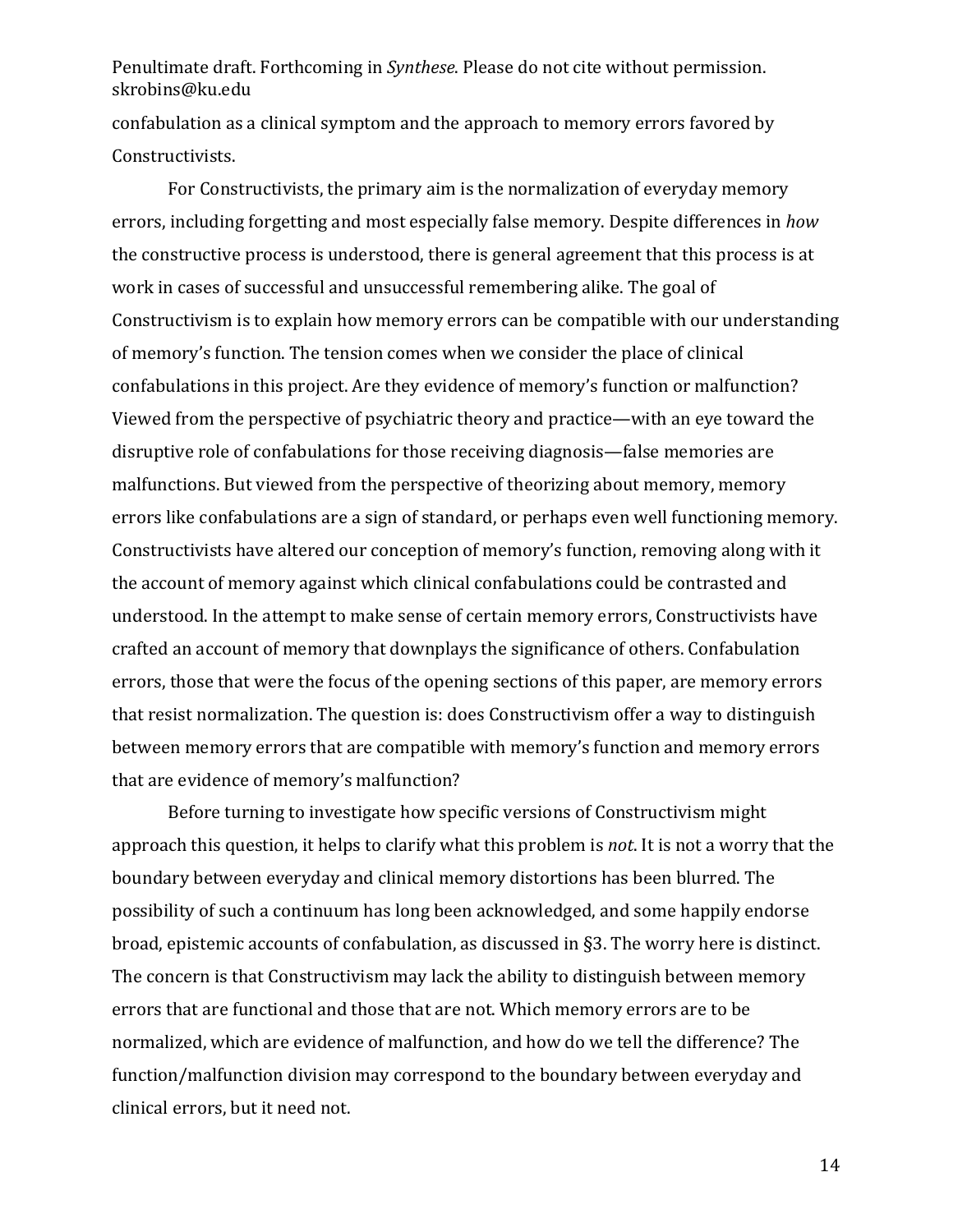Versions of Constructivism, as outlined in §4, will offer distinct responses to this question. De Brigard's (2014) Episodic Hypothetical Thinking view collapses the processing distinction between memory errors and successful remembering. All are instances of a general constructive process. It may still be possible to distinguish them, at least in cases where external confirmation of what happened during the alleged event is available. But there is no way to tell the difference simply by observing the process by which the constructions are produced. In fact, not only are false memories not instances of malfunction, they are evidence that memory is functioning *well*. Susceptibility to false memories may be indicative of other cognitive virtues of skills. In support of this claim, De Brigard cites correlations between the production of false memory errors and measures of creativity (Howe et al., 2011) and convergent thinking (Dewhurst, Thorley, Hammond. & Ornerod, 2011). Viewed in this light, memory errors are not only understandable, but beneficial: 

Assuming that an increase in problem solving abilities, such as those tapped by these insight-based and convergent thinking tasks, confers cognitive organisms like ourselves an advantage in our current environment, then some tendency toward misremembering may prove advantageous rather than detrimental (De Brigard, 2014: 165). 

On this version of Constructivism, confabulation is not a malfunction. The report offered in the confabulation may be inaccurate, but nothing within the memory system has gone wrong. In some sense, all attempts at remembering are confabulations. They are constructions of a system geared toward tracking general patterns.

There may still be a way for De Brigard's Constructivism to enforce a distinction. The healthy confabulations of everyday remembering and the pathological confabulations that occur in clinical cases may not be distinguished by appeal to the underlying cognitive process, but they may still be distinguishable in terms of their content. Everyday constructions are reasonable; they exploit patterns in past events and use this to guide future inferences. This is less clear for clinical confabulations. As shown in  $\S2$ , these confabulations describe unlikely, implausible events like body farms and cannibalism, persecution by doctors, and the belief that newlyweds would adopt several adult children. Even if the boundary between clinical and non-clinical constructions is not sharp, it may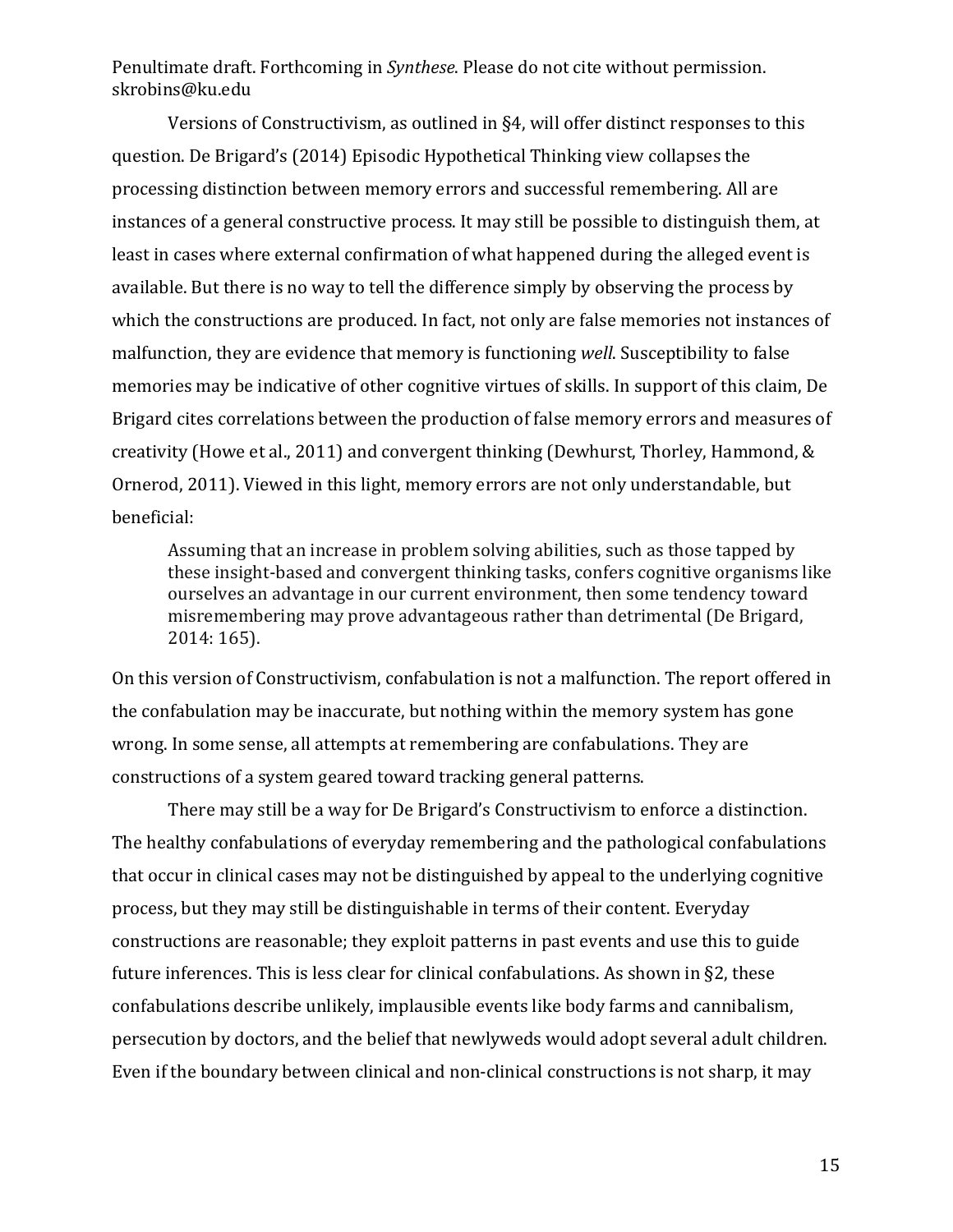still be clear: constructions illustrative of confabulation are strange, abnormal, bizarre. We know them when see them.

Such an amendment would offer little help to the philosophers and scientists engaged in questions of psychiatric nosology. First, the appeal to content would not catch all clinical cases, some of which are mundane. Consider the patient, described in  $\S2$ , who reported (falsely) eating sandwiches, chips, and an apple for lunch. Second, and more importantly, relying on judgments about content would conflict with guidelines of psychiatric nosology. Modern psychiatry is, for good reason, reluctant to let intuitions about abnormality guide taxonomy. A brief review of psychiatry's history serves as a sufficient, and uncomfortable, reminder as to why. In 19th century America, slaves attempting to flee captivity were diagnosed with *Drapetomania*—a disorder characterized by insufficient concern for the property rights of one's owner. Homosexuality was listed as a disorder by the American Psychiatric Association until 1973.<sup>12</sup> Deciding which constructed memories are confabulations by evaluating their content would invite a return to the unsavory practice of pathologizing deviance. What is disapproved of is not thereby disordered. 

Indeed, most agree that the only way for psychiatric nosology to avoid such valueladen pitfalls is to embrace a two-stage model of psychiatric classification:

The first project is what determines that someone has a frontal lobe lesion, a depressive cognition, a genetic susceptibility to anxiety or a serotonin imbalance. The second project asks if human beings can flourish if they have such physical or psychological abnormalities (Murphy, 2006: p. 19).

On such an account, a psychiatric diagnosis requires, first, the identification of some way in which the cognitive system or neural mechanism has deviated from standard functioning. It is only *after* such identification that the evaluative project can begin—i.e., asking whether the departure presents a severe enough challenge to our ideal of *well* functioning to merit labeling it a disorder. Murphy goes on to argue, quite forcibly, that the two-stage approach will work best if the first project is closely aligned with our best cognitive science. The twostage approach to psychiatric nosology appears to make retaining confabulation as a

 $12$  Murphy (2006) offers a comprehensive discussion of these and other cases psychiatry's missteps.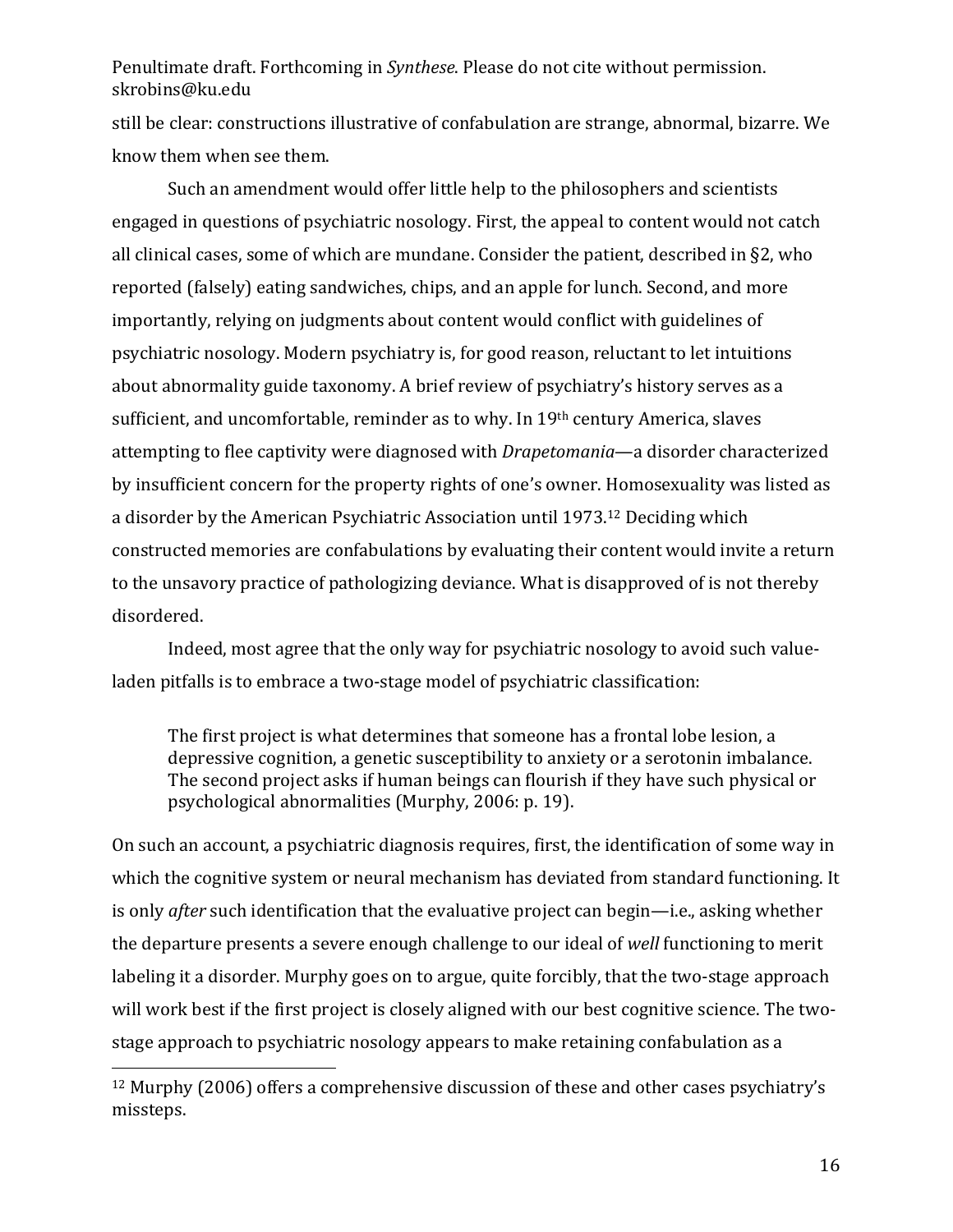clinical symptom impossible on De Brigard's account of Constructivism. The first stage of the process cannot be completed. When patients offer false reports of their past experiences, there is no cognitive process or neural mechanism that is behaving abnormally. As De Brigard states (quoted above in  $\S4$ ) the system is "doing what it is supposed to do" in both cases. And so there is no justification for asking the further question of whether this malfunction represents a disorder worthy of treatment.

If De Brigard's form of Constructivism reflects our best cognitive science of memory, then we may be forced to accept this conclusion. But the disorders in which confabulations feature disrupt patients' severely enough to caution us against conceding the point prematurely. At the very least, we owe it to those who experience this symptom, and those devoted to its treatment and prevention, to search for an alternative.

Michaelian's (2016) Simulation Theory offers a different approach, one that allows for a distinction between memory errors consistent with the episodic system's functioning and memory errors indicative of malfunction. It may thus be better suited to accommodating clinical confabulations. Michaelian draws the distinction in terms of the system's tendency toward accuracy. As he explains:

In a healthy subject, the system recombines information, whether or not it originates in the target episode, following procedures designed to enable it to produce a representation of the episode which is (within certain limits) accurate. In the confabulating subject, in contrast, the system malfunctions, following procedures which tend to produce inaccurate representations (2016: 109).

Michaelian goes on to explain that memory's tendency toward accuracy is sustained in two ways. First, the simulation process is governed by heuristics that favor information over misinformation. Second, the simulation process is overseen by a source monitoring system whose job is to reject simulations that have gone too far afield. These mechanisms ensure that the system is by and large reliable, but the mechanisms are not infallible. Their operation is consistent with the occasional memory error. It is when memory errors become more frequent—when they become the rule rather than the exception—that the system changes from functioning to malfunctioning. Michaelian's account thus allows us to say that the memory errors that occur in everyday cases are consistent with memory's function because they are outnumbered by cases where remembering is reliable. Clinical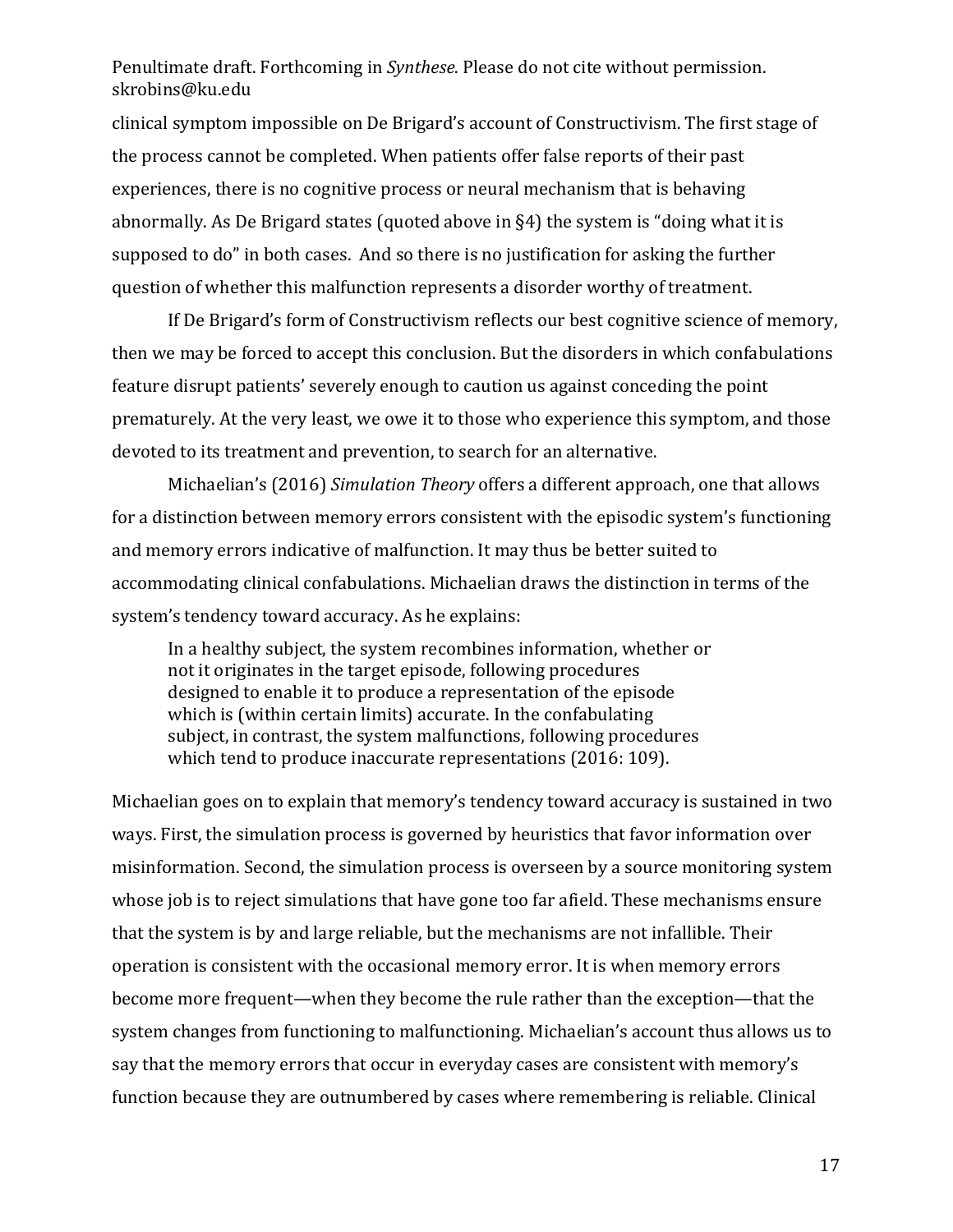confabulations, on the other hand, are malfunctions because these errors are a more common result of attempts at remembering.

Michaelian's approach distinguishes everyday memory errors from confabulations by the frequency with which they occur. We can now pause to ask whether this account of the difference accords with the felt difference between many everyday memory errors and cases of clinical confabulation. Errors may be more common for clinical patients, or it may be only that the errors produced are more noticeable or that reports from such patients are met with more skepticism than everyday attempts at remembering. Determining how many attempted rememberings are errors, in either everyday or clinical cases, is difficult outside of controlled experimental conditions.

I want to close by suggesting an alternative approach to distinguishing between everyday memory errors and clinical confabulations—one that focuses on the *type* of error made, rather than the *frequency* of error. It is standard practice for the terms *memory error*, *misremembering, false memory, and confabulation* to be used interchangeably. Little attention has been paid to ways of distinguishing amongst them. Given the range and extent of errors observed, it seems possible, even likely, that they could come in multiple, distinct forms. If a difference can be found between cases of clinical confabulation and everyday false memories, then the symptom and the theory would no longer be in conflict.

A good place to look for such a difference may be perceptual illusions, those to which false memories are often compared already (Roediger, 1996). There are two general types of perceptual error: illusion and hallucination.<sup>13</sup> Illusions involve perceiving an object as having properties that it does not—seeing, for instance, a barren tree as possessing leaves and fruit. Hallucination is a more extensive error; it occurs when the entire perceptual experience (both the tree *and* its features) is illusive. It may be possible to draw a similar distinction between memory errors. Elsewhere I have drawn a distinction between *misremembering* and *confabulation* (Robins, 2016). Misremembering errors are those that result from distortions of retained information. They are, in this way, comparable to perceptual illusions. Confabulation errors, on the other hand, are wholly

 $13$  These remarks are intended as an appeal to a widely accepted way of characterizing the distinction between these two forms of perceptual error, not as an endorsement of any particular theory of perception.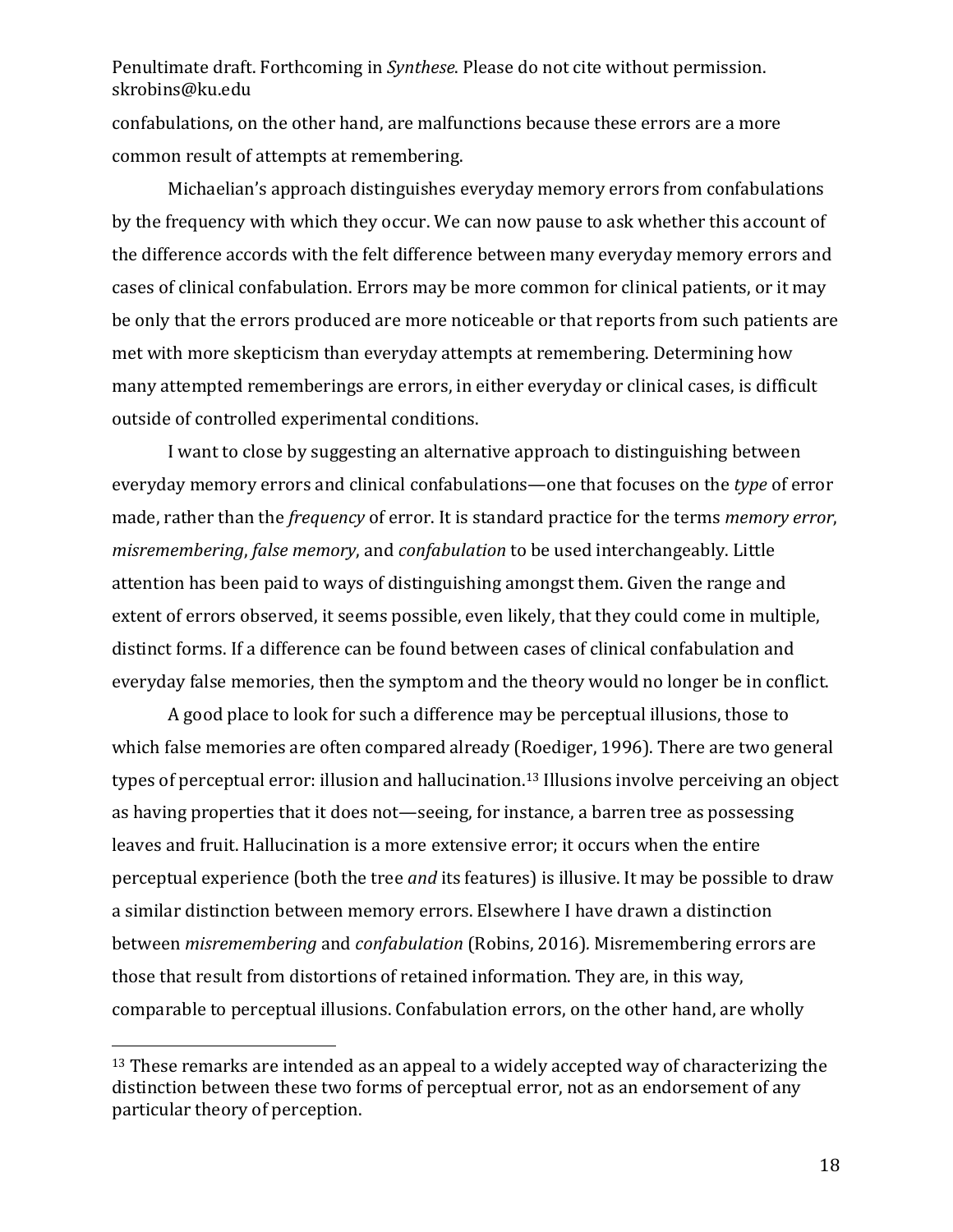inaccurate, reflecting no influence of information retained from a particular past event. Confabulations are thus akin to perceptual hallucinations.

Invoking a distinction between misremembering and confabulation could help in two ways. First, it would reduce the overlap between the memory errors that occur in clinical cases and the memory errors that drive Constructivist theorizing. Most of the memory errors discussed in  $\S$ 2 are confabulations; most of the memory errors discussed in §4 are misrememberings. The distinctions may not line up perfectly. Some cases of everyday memory error may be confabulations and some clinical memory errors may only be misrememberings. For example, the case of Alzheimer's patients confusing the temporal order of events (as reported in §2) looks to be a case of misremembering.<sup>14</sup> The difference can be seen by considering different experimental manipulations performed by Loftus, which offer evidence of each type of error. Loftus' suggestibility studies, introduced in §2, show evidence of participants producing entirely false memories—representations of events that never occurred. They, and the other confabulation reports discussed in this section, are mnemonic hallucinations. The rememberer was never lost in the mall as a child or served human flesh at a restaurant. In contrast, the results of Loftus' misinformation paradigm, from §4, involve misremembering. The memories produced are not wholly inaccurate. Instead, participants remember the past event as having details that it did not as involving a stop sign rather than a yield sign.

As further support for the distinction between misremembering and confabulation, it is worth noting that confabulations are somewhat difficult to produce in non-clinical subjects. Loftus' suggestibility studies work best for events that are easy for participants to imagine—being lost in a mall or spilling punch at a wedding. Most participants cannot be led to produce confabulations of unlikely events, like being abducted by aliens (Clancy et al., 2002). Attempts to produce confabulations in non-clinical subjects rely on an experimental paradigm known as the *forced fabrication technique* (Chrobak & Zaragoza, 2009). This technique involves coaching participants to invent detailed accounts of imagined events and then, in sessions held weeks later, asking them to discuss these imagined events. Most participants resist speculating about events they do not remember,

 $14$  Thanks to an anonymous reviewer for pointing out this case as an example of misremembering.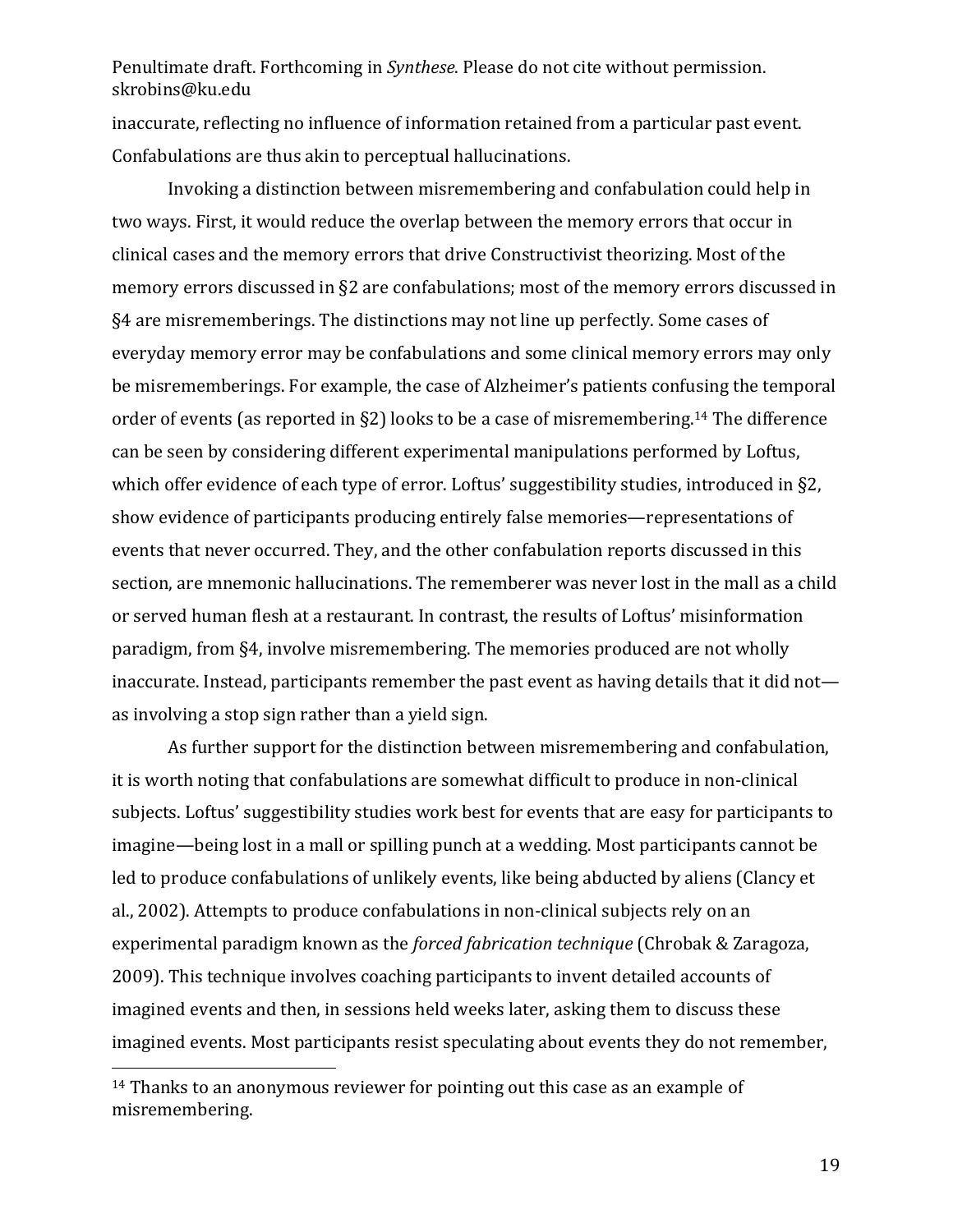but their hesitation can be overridden in certain conditions. As Chrobak and Zaragoza note, studying how self and uncertainty monitoring mechanisms can be swamped in a laboratory context may provide some insight into the mechanisms that are malfunctioning in clinical cases of confabulation.

The second advantage of the misremembering/confabulation distinction is that it would make it possible to retain a key Constructivist insight: namely, that memory's constructive nature can be advantageous in some circumstances. Misremembering may be advantageous in a number of circumstances. Keeping track of only an event's general features may make memory more efficient and useful than it would be otherwise. And modifying one's account of past events over time may yield benefits for mental health and social cohesion. It is difficult to construe confabulations as similarly useful.<sup>15</sup> Confabulations are not simply false memory reports, but reports that lack any substantive contact with information retained from a particular past event. To confabulate is to claim memory of a past experience that is false in its entirety, not only in detail. Memory's function may be much as Constructivists' suppose: it may be more sensitive to future constraints than to those of the past. Still, memory does not perform well when it abandons the past entirely. As with Michaelian's proposed distinction in terms of the frequency of errors, it may be difficult to discern whether a particular memory report is accurate. But at least in experimental contexts, where the encoding and retrieval conditions can be controlled, the amount of error can be assessed.

The remarks here are intended only as initial speculation. More research into these memory errors is required in order to determine whether the difference between misremembering and confabulation can be maintained. Such investigation may reveal that the distinction between misremembering and confabulation is blurry; these errors may be better understood as ends of a continuum. Or it may be that the distinction only helps to sort between misrememberings and the more implausible confabulations. But the identification of any distance between misremembering and confabulation is likely to be

 $15$  Confabulations do not appear to be useful to the act of remembering, but they may of course be of broader use to the person—e.g., by promoting self-esteem (e.g., Fotopoulou 2010). Thanks to an anonymous reviewer for raising this point.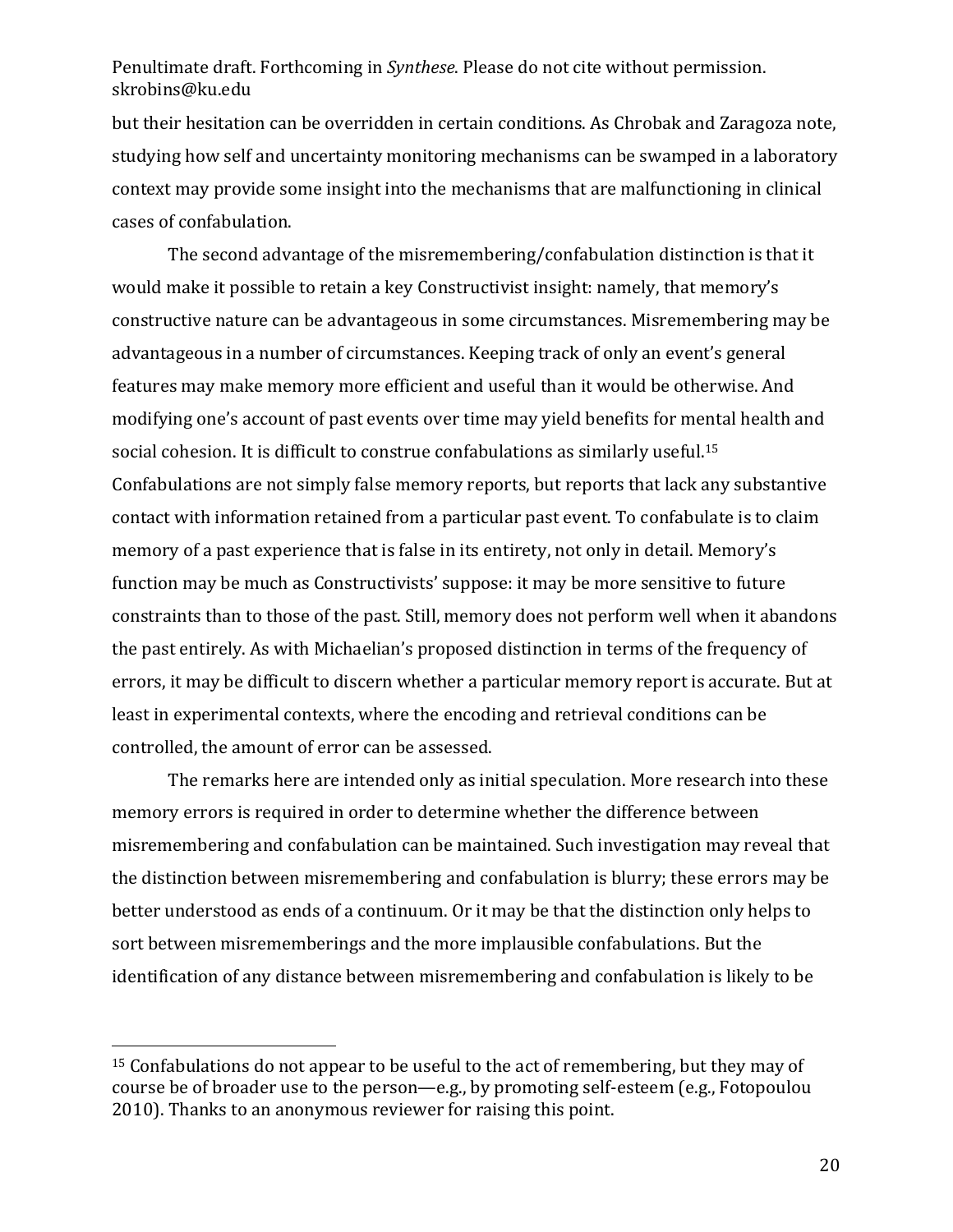useful for limiting, if not entirely removing, the tension between clinical confabulation and Memory Constructivism.

## **Acknowledgments:**

I am grateful to attendees of the *Early Career Scholars Conference in Philosophy of Psychiatry* at the University of Pittsburgh and the audience at a University of Kansas colloquium for helpful comments on previous drafts of this paper. Special thanks to Serife Tekin and Kourken Michaelian for their feedback and conversations about confabulation.

# **References**

American Psychiatric Association (2013). *Diagnostic and statistical manual of mental* disorders: DSM-5. Washington, DC: American Psychiatric Association.

Arnedo, J., Syrakic, D.M., del Val, C., Romero-Zaliz, R. Hernandez-Cuervo, H., Fanous, A.H., et al. (2014) Uncovering the hidden risk architecture of the schizophrenias: Confirmation in three independent genome-wide association studies. *American Journal of Psychiatry*, 172. Published online.

Berrios, G.E. (1998). Confabulations: A conceptual history. *Journal of the History of the Neurosciences, 7,* 225-241.

Bortolotti, L. (2011). Psychiatric classification and diagnosis: Delusions and confabulations. *Paradigmi, 1, 99-112.* 

Bortolotti, L., & Cox, R. (2009). Faultless ignorance: strengths and limitations of epistemic definitions of confabulation. *Consciousness and Cognition*, 18, 952-965.

Brainerd, C. J., & Reyna, V. F. (2005). *The Science of False Memory.* Oxford, UK: Oxford University Press.

Buchanan, A. (1991). Delusional memories: First-rank symptoms? *British Journal of Psychiatry, 159,* 472—474.

Christianson, S., & Loftus, E.F. (1987). Memory for traumatic events. *Applied Cognitive Psychology*, 1*, 225-239.*

Chrobak, Q.M., & Zaragoza, M.S. (2008). The cognitive consequences of forced fabrication: Evidence from studies of eyewitness suggestibility. In W. Hirstein (Ed.) *Confabulation: Views from neuroscience, psychiatry, psychology, and philosophy*. Oxford: Oxford University Press (pp. 67—90). 

Clancy, S.A., McNally, R.J., Schacter, D.L., Lenzenweger, M.F., & Pittman, R.K. (2002). Memory distortions in people reporting abduction by aliens. *Journal of Abnormal Psychology*, 111, 455-461.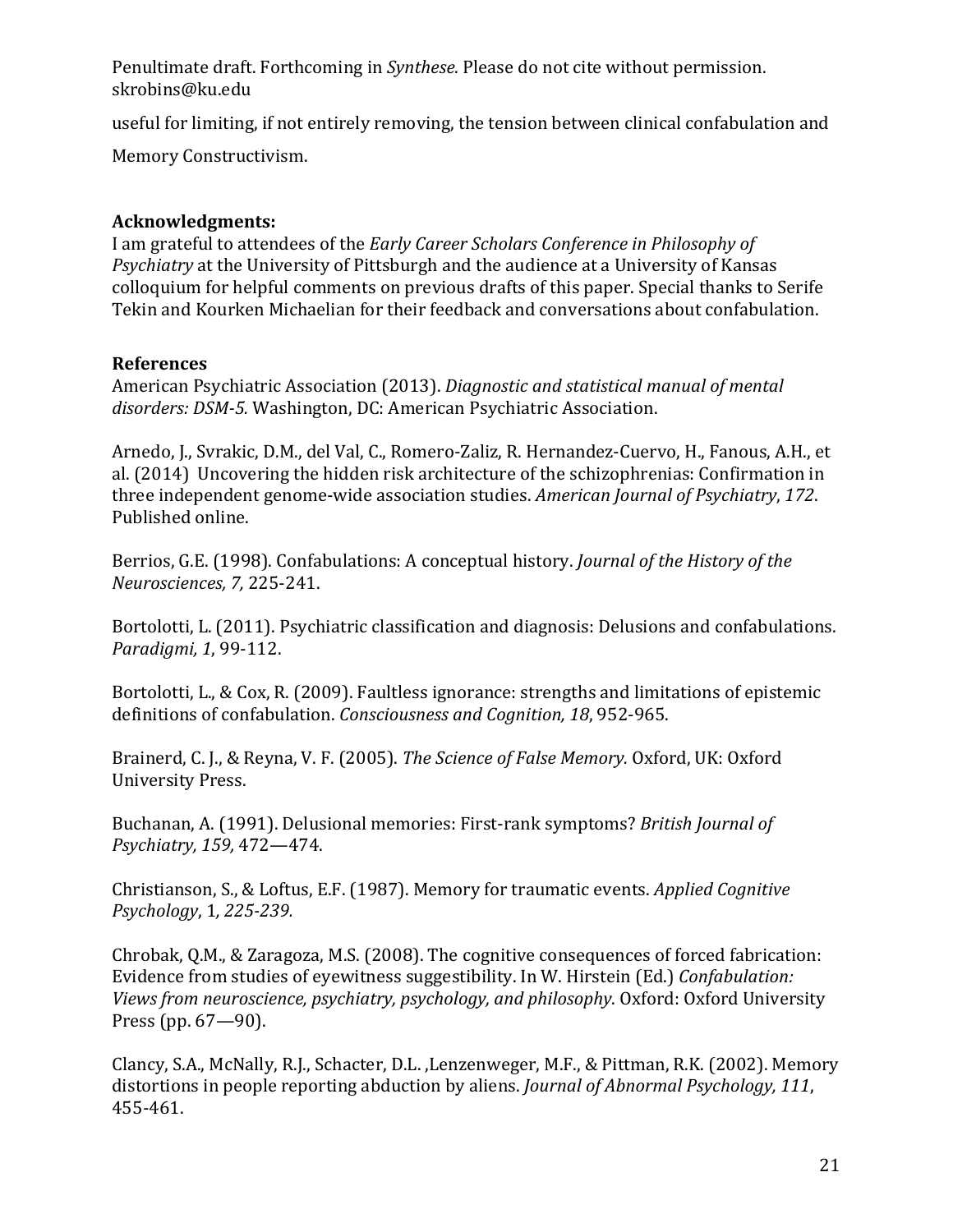Coltheart, M., Langdon, R., & McKay, R. (2011). Delusional belief. *Annual Review of Psychology, 62*, 271-298. 

Coltheart, M., Menzies, P., & Sutton, J. Abductive inference and delusional belief. *Cognitive Neuropsychiatry, 15, 261-287.* 

Coltheart, M. & Turner, M. (2009). Confabulation and delusion. In W. Hirstein (Ed.) *Confabulation: views from neuroscience, psychiatry, psychology, and philosophy*. Oxford: Oxford University Press (pp. 173—188).

Dalla Barba G. (1993). Different patterns of confabulation. *Cortex, 29*, 567–81.

De Brigard, F. (2014). Is memory for remembering? Recollection as a form of episodic hypothetical thinking. *Synthese*, 191, 155-185.

DeLuca, J. (2001). A cognitive neuroscience perspective on confabulation. *Neuropsychoanalysis, 2,* 119-132. 

Demery, J.A., Hanlon, R.E., & Bauer, R.M. (2008). Profound amnesia and confabulation following brain injury. *Neurocase,* 7, 295—302.

Dewhurst, S. A., Thorley, C., Hammond, E. R., & Ormerod, T. C. (2011). Convergent, but not divergent, thinking predicts susceptibility to associative memory illusions. *Personality & Individual Differences, 51*, 73-76.

Ellis, H.D., Whitley, J., & Luaute, J.P. (1994). Delusional misidentification: the three original papers on the Capgras, Fregoli, and intermetamorphosis delusions. *History of Psychiatry, 5,* 117–146.

Feinberg, T.E., Venneri, A., Simone, A.M., Fan, Y., Northoff, G. (2010). The neuroanatomy of asomatognosia and somatoparaphrenia. *Journal of Neurology, Neurosurgery, and Psychiatry, 81*, 276–281.

French, L., Garry, M., & Loftus, E (2008). False memories: a kind of confabulation in nonclinical subjects. In W. Hirstein (Ed.) *Confabulation: views from neuroscience, psychiatry, psychology, and philosophy*. Oxford: Oxford University Press (pp. 33—66). 

Fotopoulou, A. (2010). The affective neuropsychology of confabulation and delusion. *Cognitive Neuropsychology, 15*, 38–63.

Fotopoulou, A. Conwat, M., Griffiths, P., Birchall, D., & Tryer, S. (2007). Self-enhancing confabulation: revisiting the motivational hypothesis. *Neurocase, 13,* 6–15.

Greenberg, D. L. (2004). President Bush's false 'flashbulb' memory of  $9/11/01$ . *Applied Cognitive Psychology, 18*, 363–370.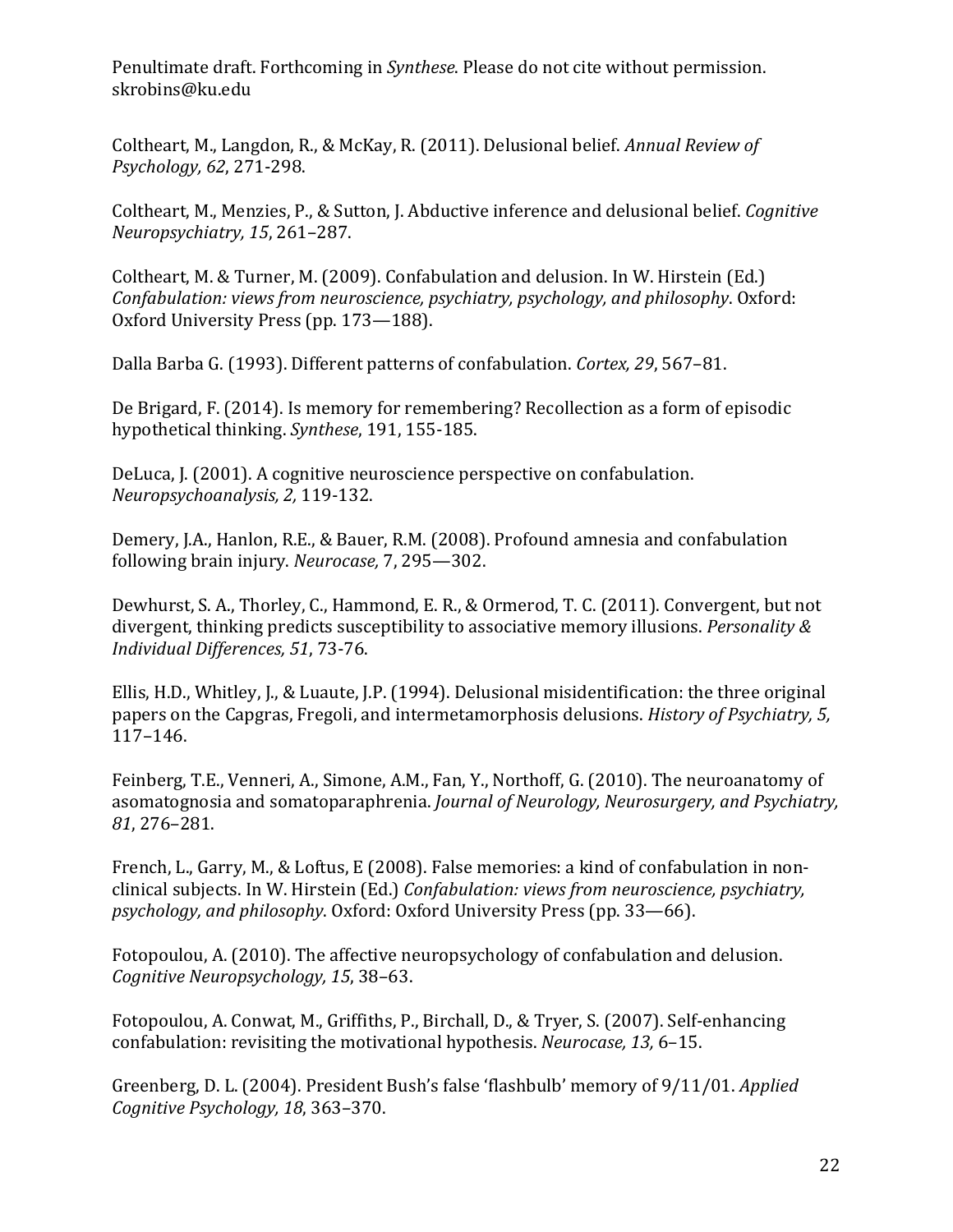Haidt, J. (2001). The emotional dog and its rational tail: A social intuitionist approach to moral judgment. *Psychological Review, 108, 814-834.* 

Hirstein, W. (2005). *Brain Fiction*. Cambridge, MA: MIT Press.

Hirstein, W. (2009). The name and nature of confabulation. In J. Symons and P. Calvo (Eds.) *The Routledge Companion to Philosophy of Psychology*. New York: Taylor & Francis (pp. 647-658). 

Howe, M. L., Garner, S. R., Charlesworth, M., & Knott, L. (2011). A brighter side to memory illusions: False memories prime children's and adult's insight-based problem solving. *Journal of Experimental Child Psychology, 108, 383-393.* 

Johnson, M.K., O'Connor, M., & Cantor, J. (1997). Confabulation, memory deficits, and frontal dysfunction. *Brain and Cognition, 34*, 189-206. 

Klein, S. (2013). The temporal orientation of memory: It's time for a change of direction. Journal of Research in Applied Memory and Cognition, 2, 222-234.

Korsakoff, S. (1889). Psychic disturbance in conjunction with peripheral neuritis. Trans. M. Victor and P.I. Yakovlev. *Neurology* (1955), 5, 394-406.

Kraepelin, E. (1919). *Dementia Praecox and paraphrenia*. Ed. G.M. Roberston. Trans. R.M. Barclay. Edinburgh: E&S Livingstone.

Langdon, R., & Turner, M. (2010). Delusion and confabulation: Overlapping or distinct distortions of reality? *Cognitive Neuropsychiatry, 15*, 1–13.

Loftus, E. F. (2003). Our changeable memories: Legal and practical implications. *Nature Reviews: Neuroscience, 4*, 231—234.

Lofuts, E.F., Miller, D.G., & Burns, H.J. (1978). Semantic integration of verbal information into a visual memory. *Journal of Experimental Psychology, 4,* 19–31.

Loftus, E. F. & Palmer, J. C. (1974). Reconstruction of auto-mobile destruction: An example of the interaction between language and memory. *Journal of Verbal Learning and Verbal Behavior, 13*, 585 -589.

Loftus, E. F. & Pickrell, J. E. (1995). The formation of false memories. *Psychiatric Annals, 25*, 720-725.